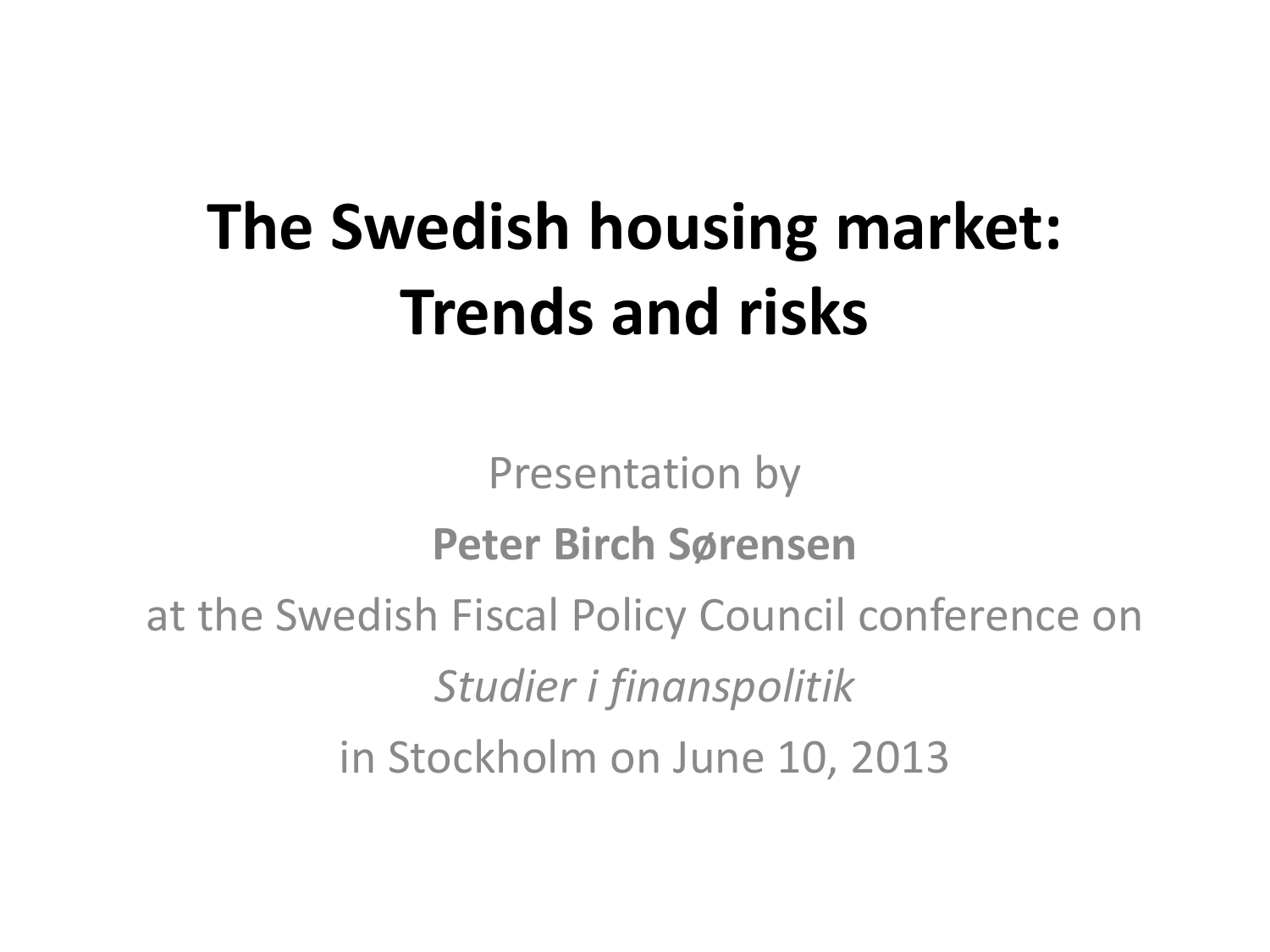# **The issues**

- Are Swedish house prices currently seriously overvalued?
- If so, what are the risks to financial and economic stability in Sweden?
- My report discusses both issues. Here I focus on the first one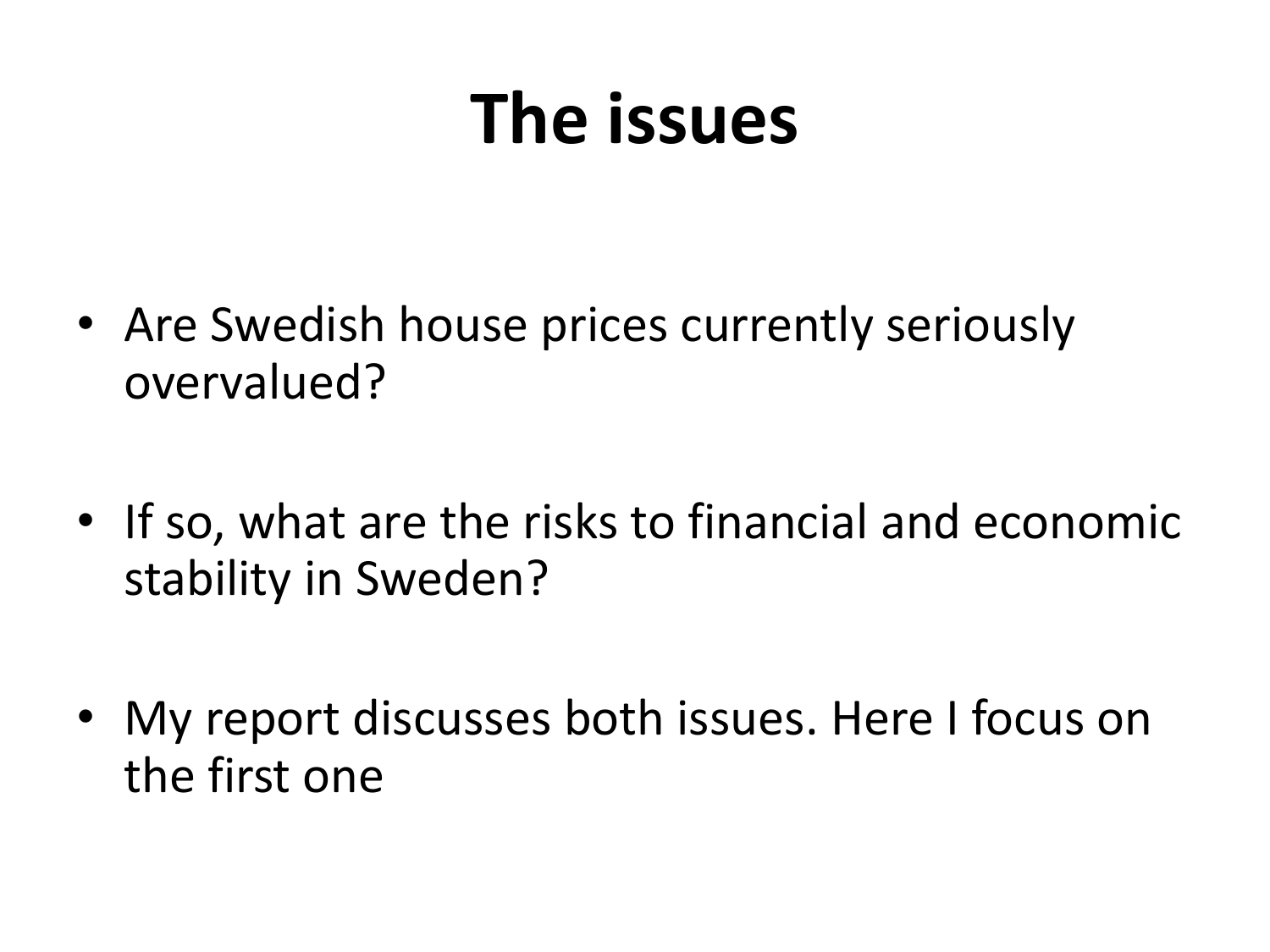# **Agenda**

- Swedish house price developments in historical and international perspective
- Can real house prices continue to trend upwards?
- Can recent Swedish house price developments be explained by econometric house price models?
- Are current Swedish house prices out of line with rents and disposable incomes?
- Are actual house prices out of line with fundamental house prices?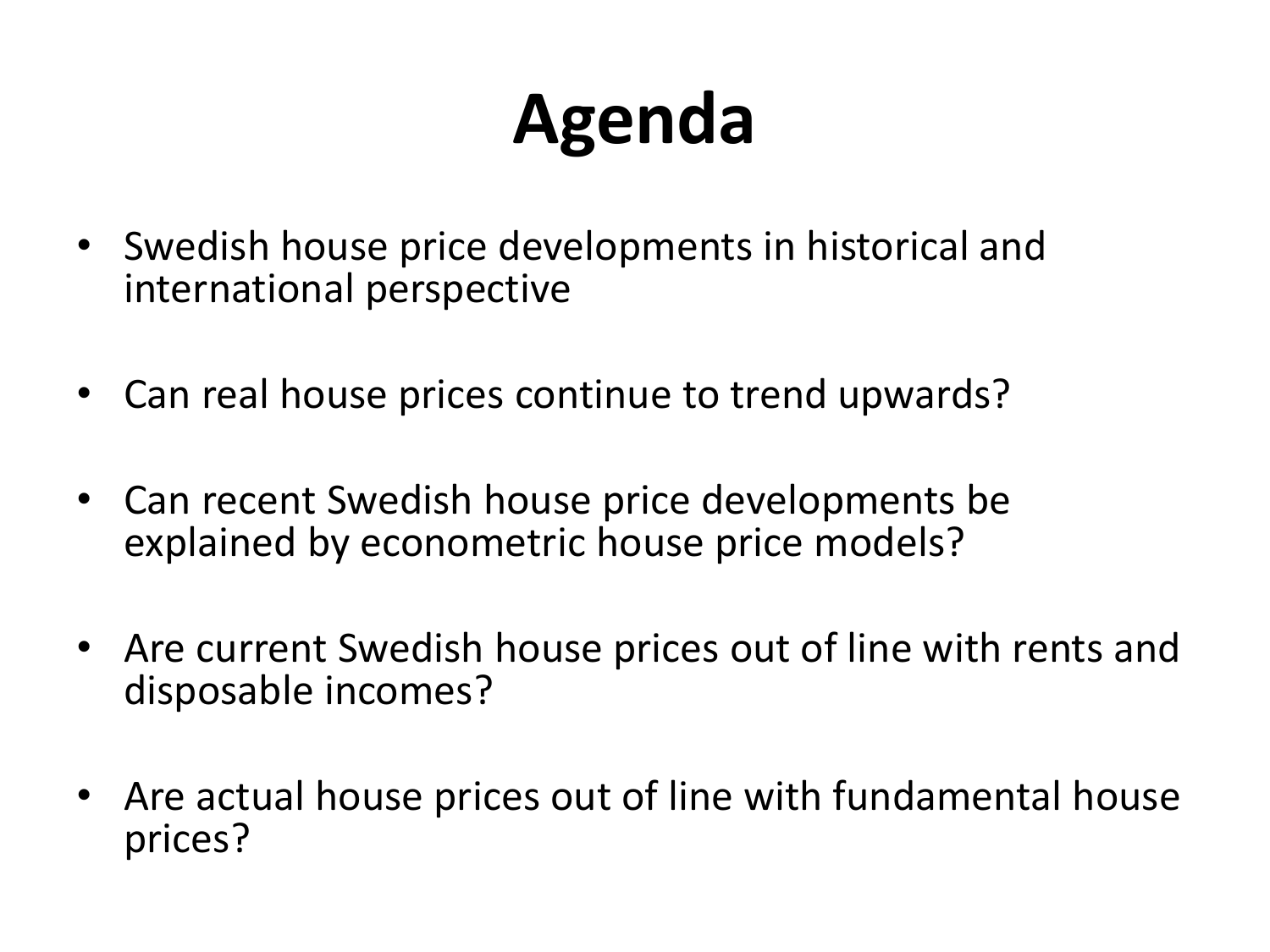#### The evolution of Swedish house prices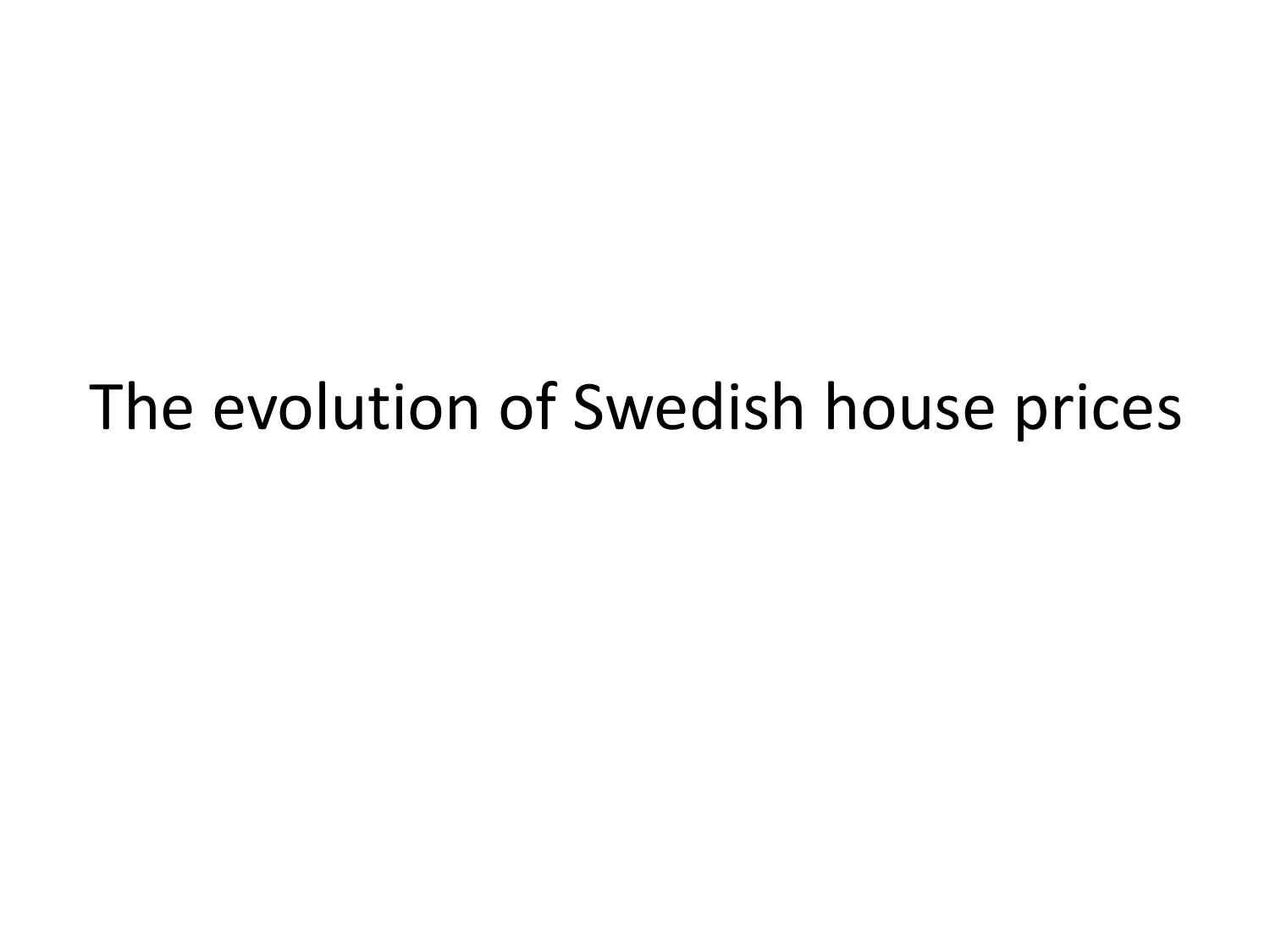#### Real house prices in Sweden

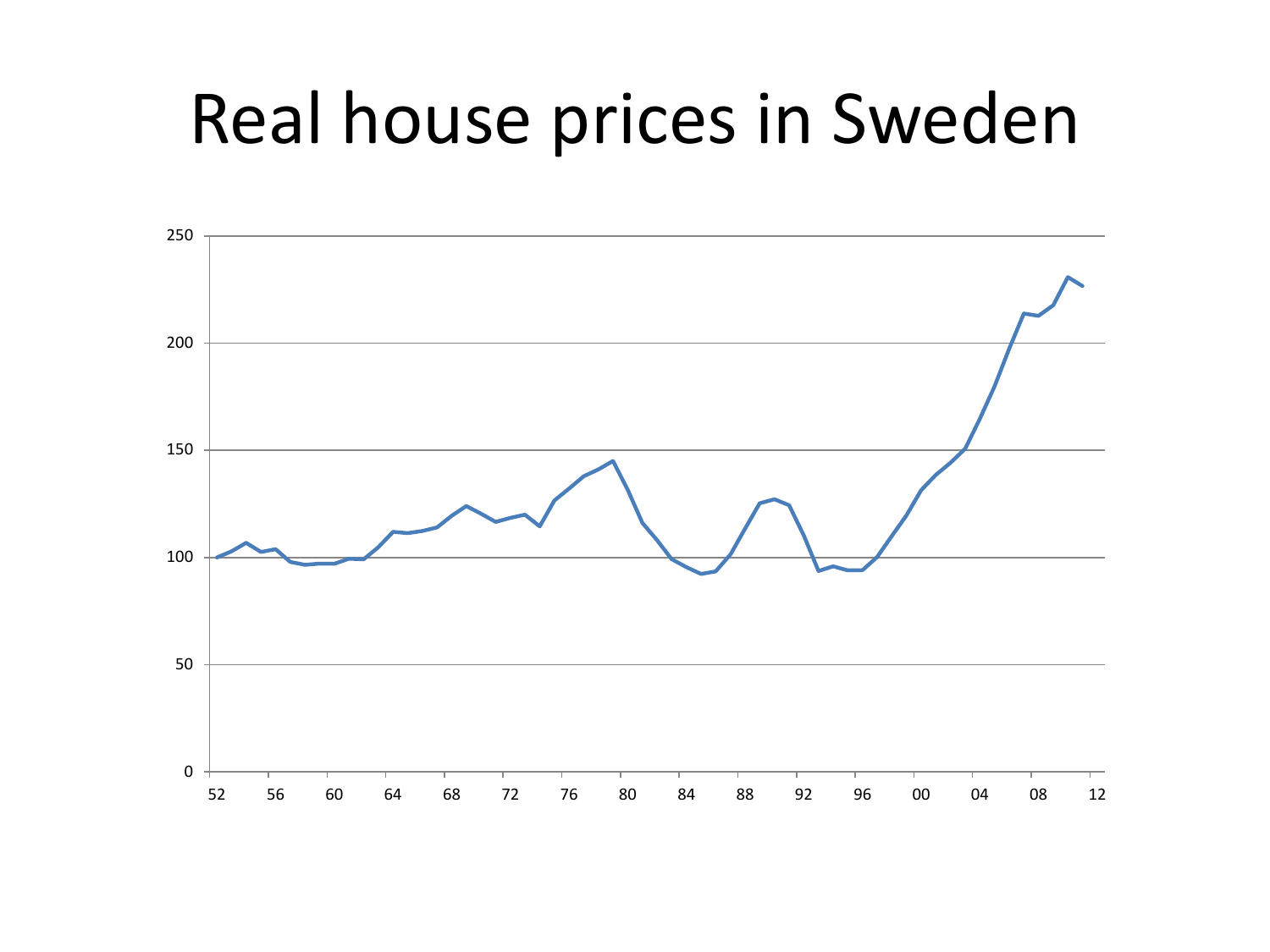#### Quarterly real house prices in various countries

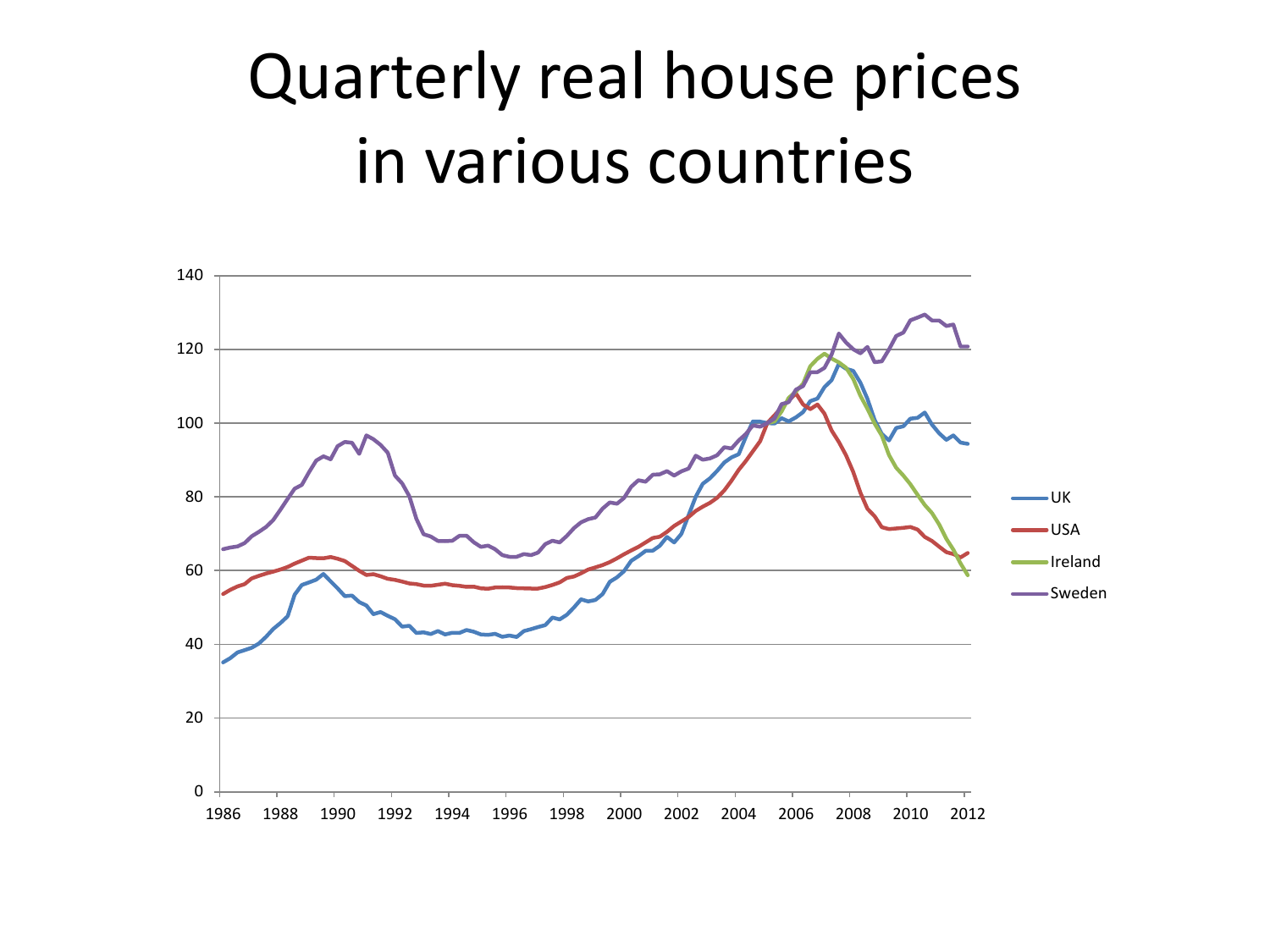#### Can real house prices continue to trend upwards?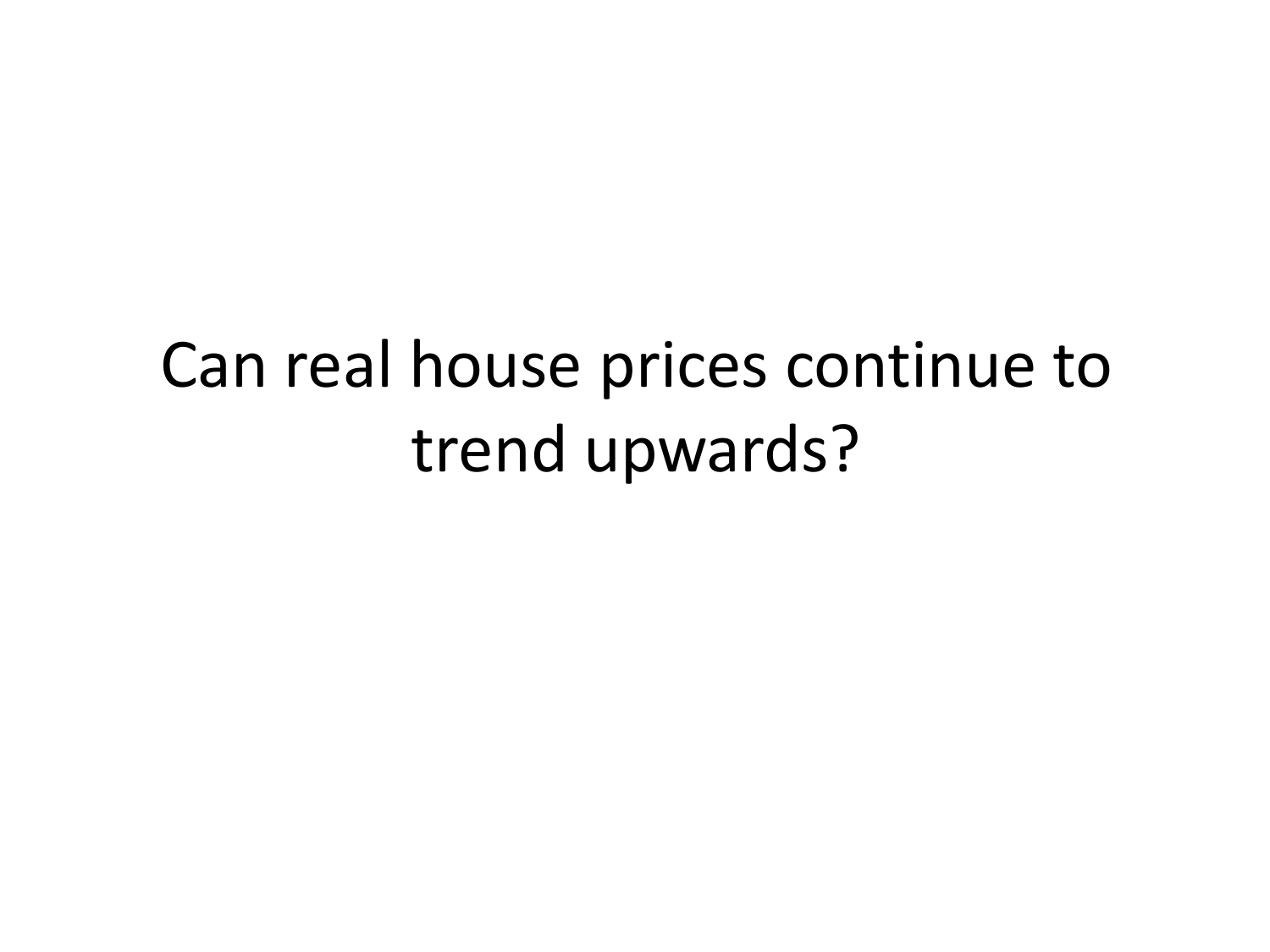# Potential reasons for a secular increase in real house prices

• Rising real land prices

• Rising real construction costs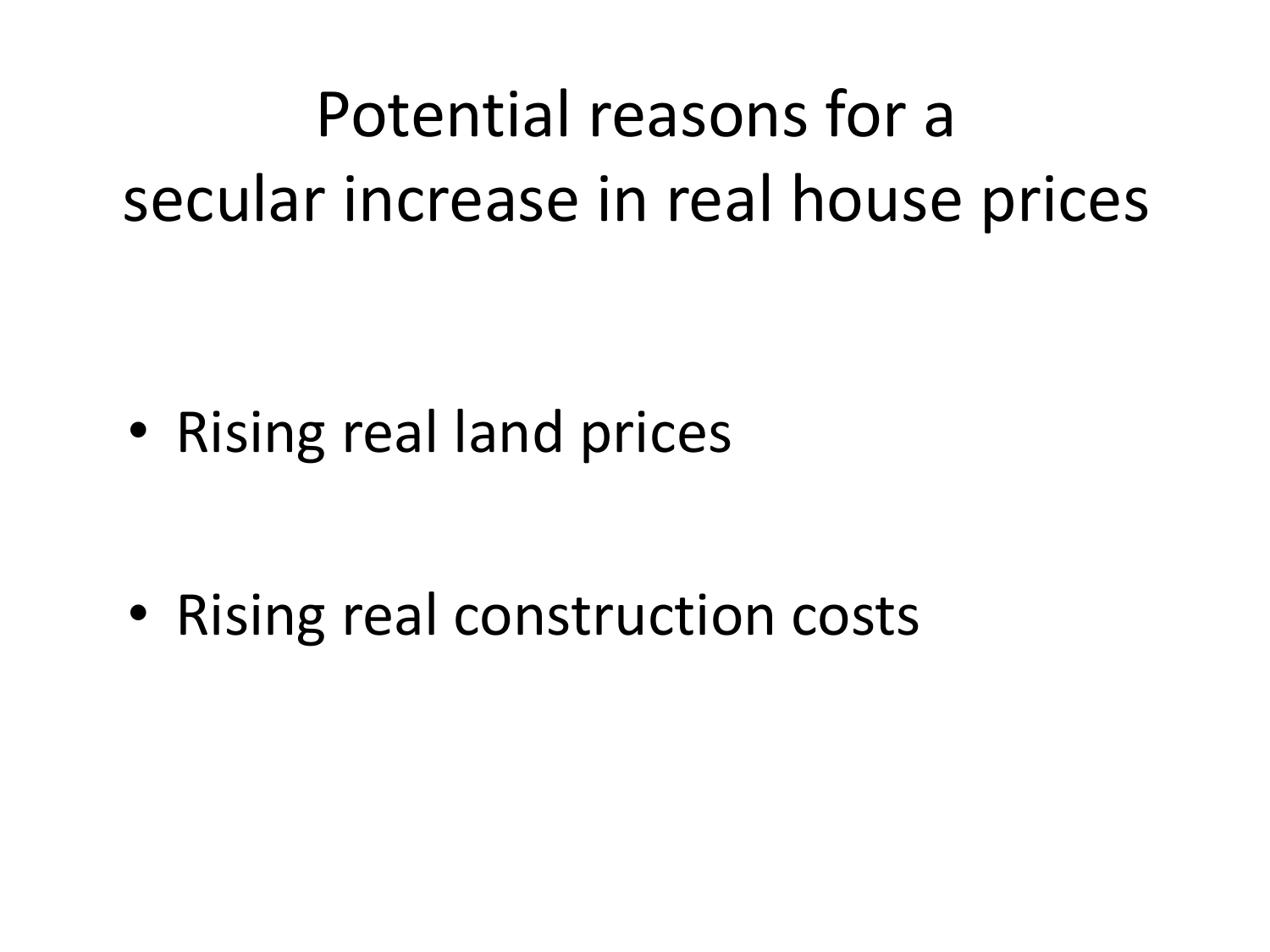# Agricultural land prices and consumer prices in Sweden

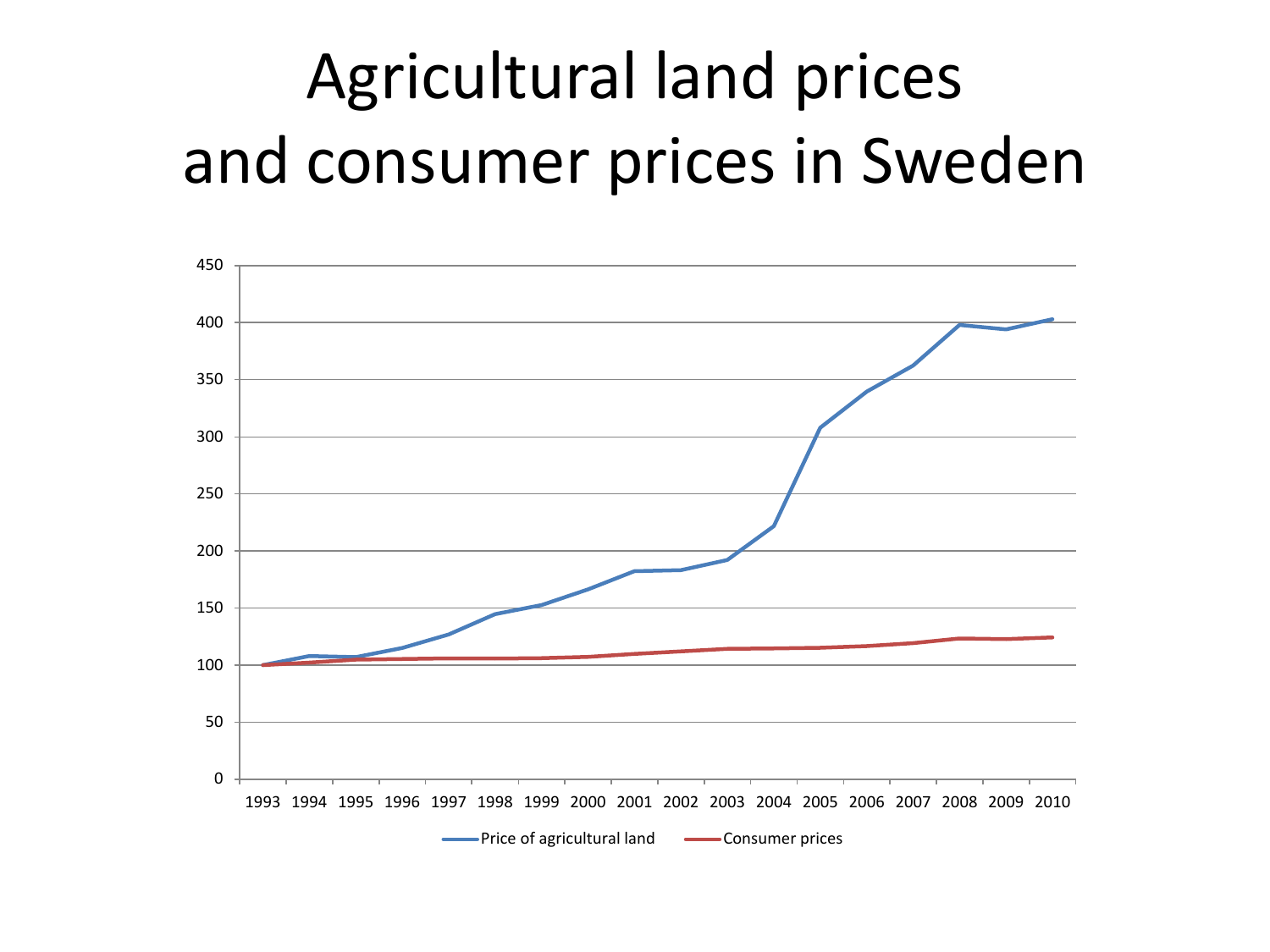#### Construction costs and consumer prices in Sweden

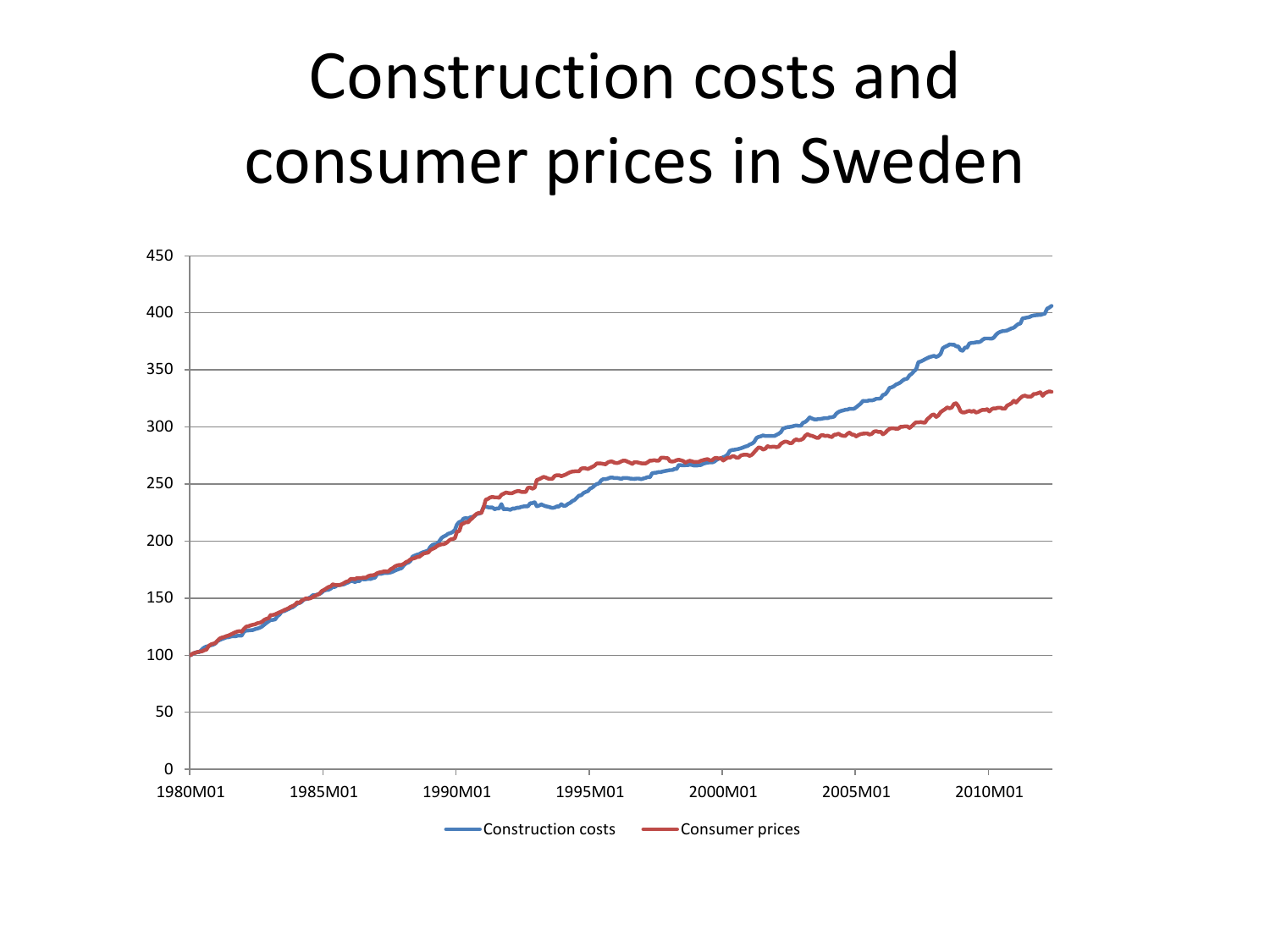# Theoretical priors

In the long run, we have

- A stationary user cost of housing
- A constant budget share of housing costs?

What are the assumptions needed for these priors to hold?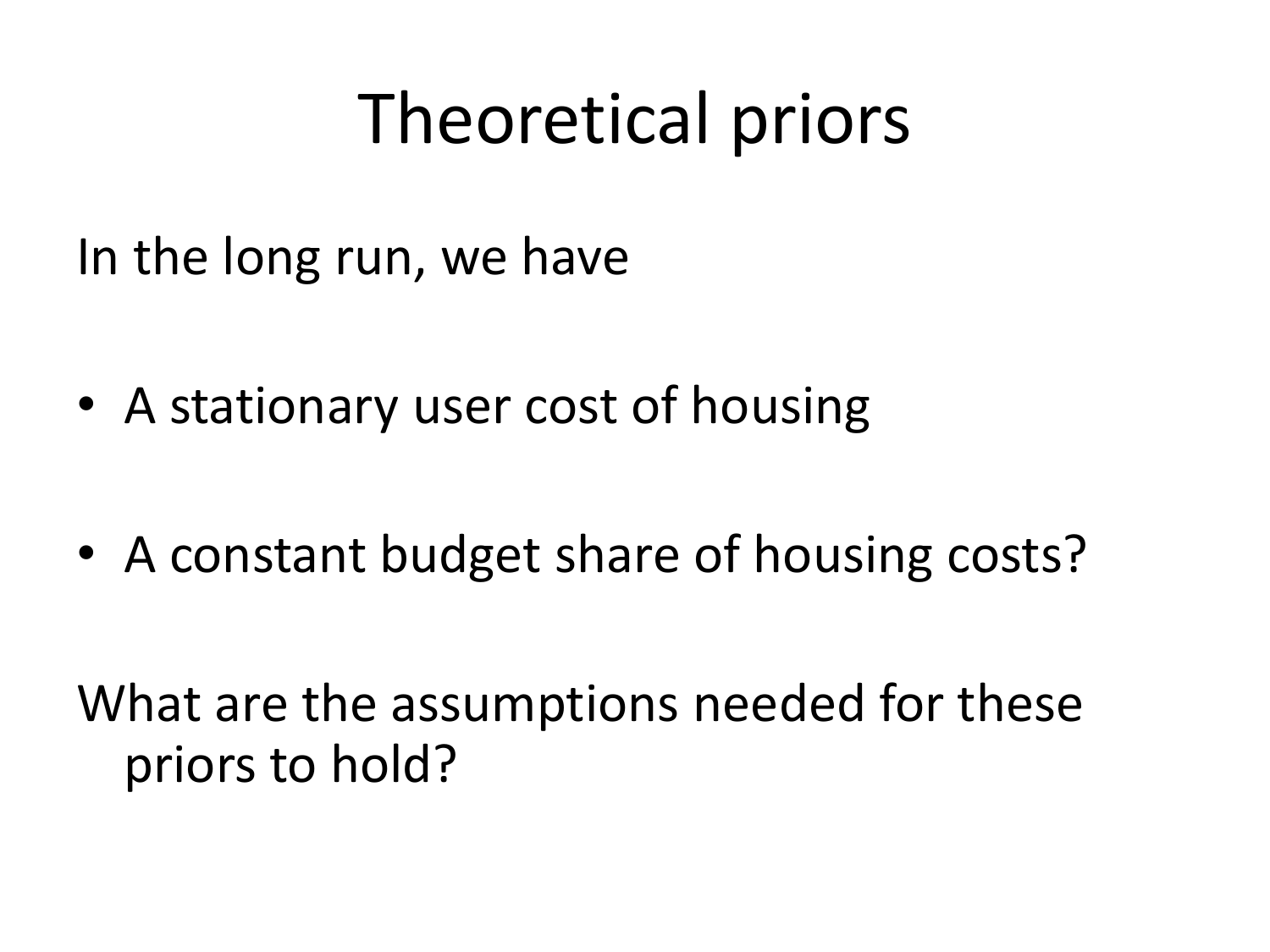#### Some notation

 $\varepsilon_{y}$  = income elasticity of housing demand

 $\varepsilon_R$  = price (user cost) elasticity of housing demand

 $\varepsilon_{s}$  = price elasticity of housing supply

 $B =$  budget share of housing

 $P =$  real house price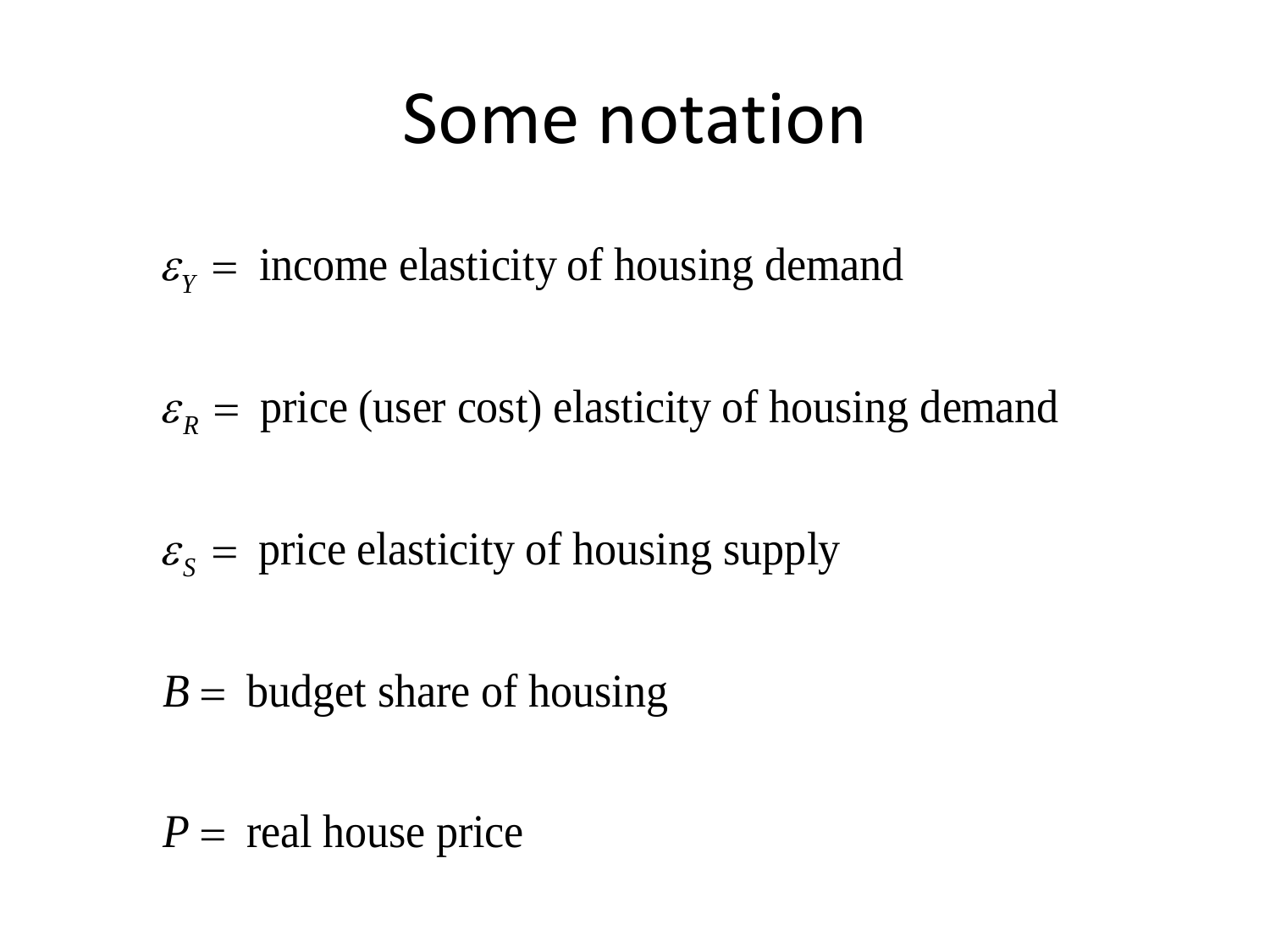#### Implications of simple housing market model (when user costs are stationary)

Scenario 1  $\varepsilon_{v} = \varepsilon_{R} = 1$  (Brusewitz (1998)) and  $\varepsilon_{s} < \infty \rightarrow dB = 0$  and  $dP > 0$  $\varepsilon_y = \varepsilon_R = 1$  (Brusewitz (1998)) and  $\varepsilon_s < \infty \rightarrow dB = 0$  and  $dP > 0$ 

Scenario 1  $\varepsilon_{y} = \varepsilon_{R} = 1$  (Brusewitz (1998)) and  $\varepsilon_{s} < \infty \rightarrow dB = 0$  and  $dP > 0$ <br> *Scenario 2*  $1 > \varepsilon_{y} > \varepsilon_{R}$  (Englund et al. (1995)) and  $\varepsilon_{s} < \infty \rightarrow dP > 0$ , sign of dB uncertain  $1 > \varepsilon_{Y} > \varepsilon_{R}$  (Englund et al. (1995)) and  $\varepsilon_{S} < \infty \rightarrow dP > 0$ , si<br> $\varepsilon_{Y} = 1 > \varepsilon_{R}$  and  $\varepsilon_{S} < \infty \rightarrow dB > 0$  and  $dP > 0$ 

Scenario 3 Scenario 3  $\varepsilon_{Y} = 1 > \varepsilon_{R}$  and  $\varepsilon_{S} < \infty \to dB > 0$  and<br>Scenario 4  $\varepsilon_{Y} = 1 \ge \varepsilon_{R}$  and  $\varepsilon_{S} = \infty \to dB = dP = 0$  $\mathcal{E}_Y = 1 > \mathcal{E}_R$  and  $\mathcal{E}_S$  $\varepsilon_{Y} = 1 > \varepsilon_{R}$  and  $\varepsilon_{S} < \infty \rightarrow dB > 0$  and  $dP > 0$ <br> $\varepsilon_{Y} = 1 \ge \varepsilon_{R}$  and  $\varepsilon_{S} = \infty \rightarrow dB = dP = 0$ 

Scenario 4  $\varepsilon_y = 1 \ge \varepsilon_{R}$  and  $\varepsilon_s = \infty \to dB = dP = 0$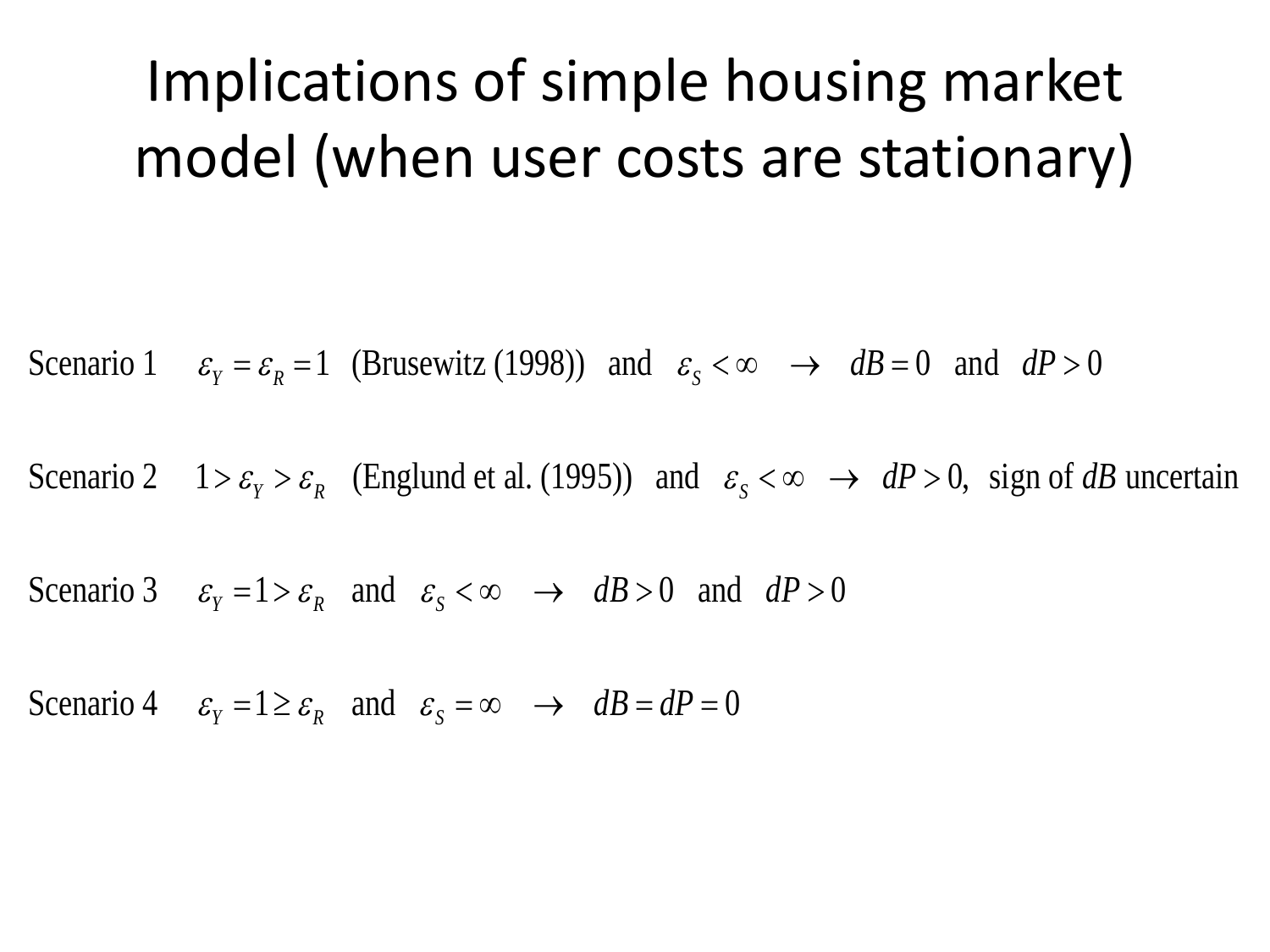# Further implications

Assumptions (Scenario 1):

- Constant budget share of housing
- Stationary user cost of housing
- Secular rise in real house prices

Implication:

• The real housing stock must grow at a lower rate than real income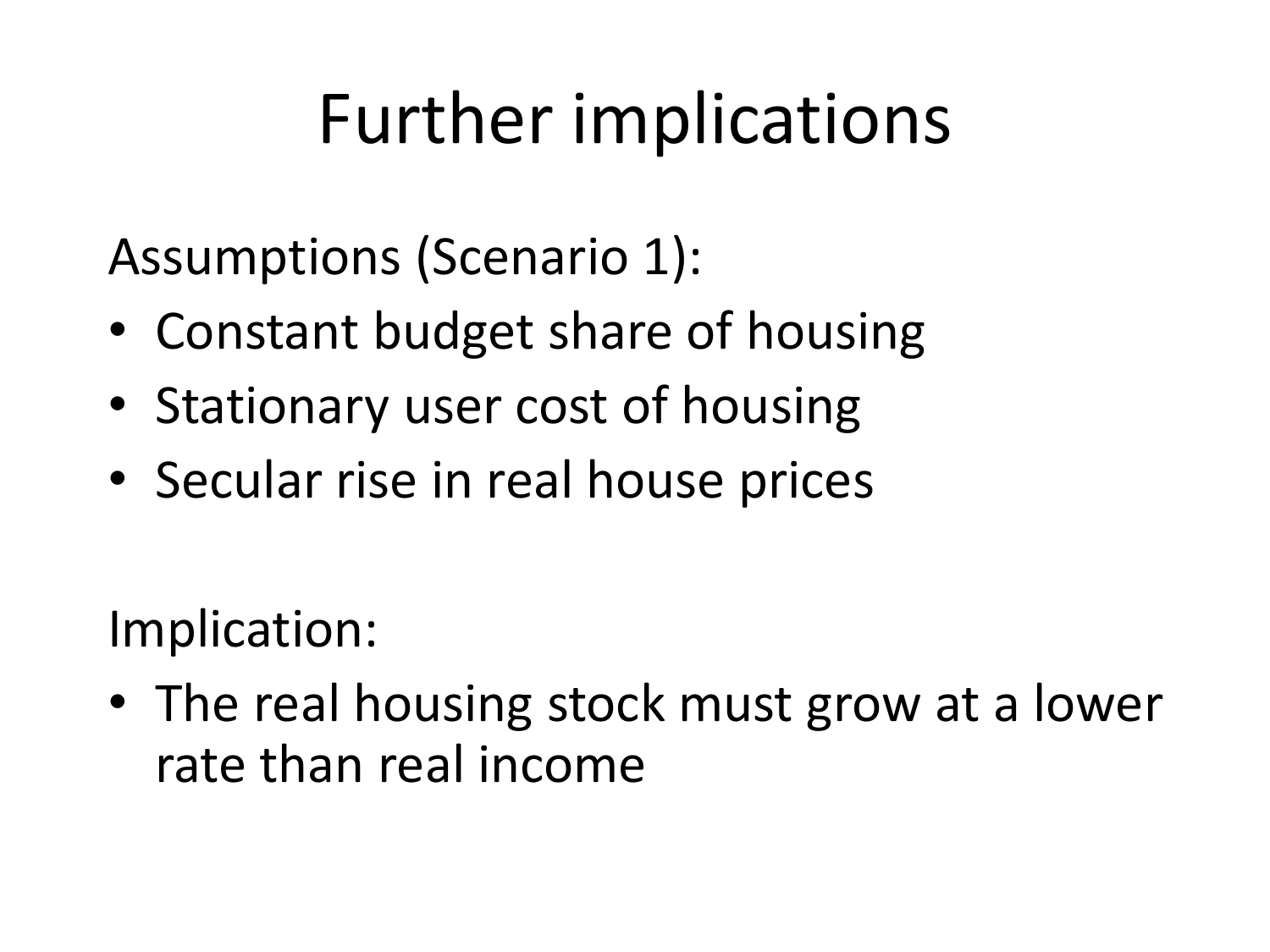# The ratio of the real housing stock to real disposable income in Sweden

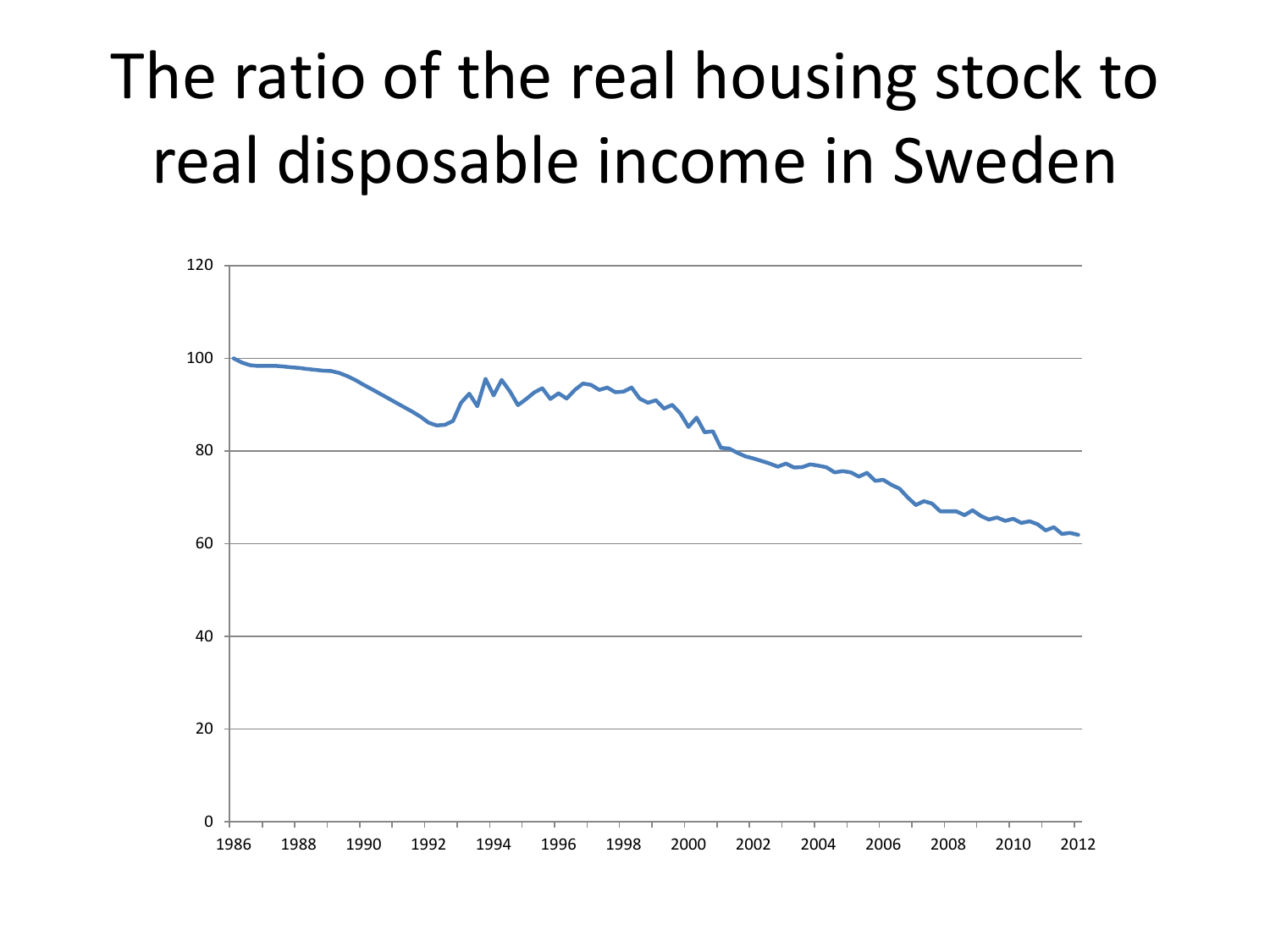# A caveat: measurement problems

• Measured construction costs and observed house prices may partly reflect increases in the quality of housing

Implications:

- The statistics may underestimate the increase in the (quality-adjusted) housing stock
- The recorded increase in real house prices may overstate the true price increase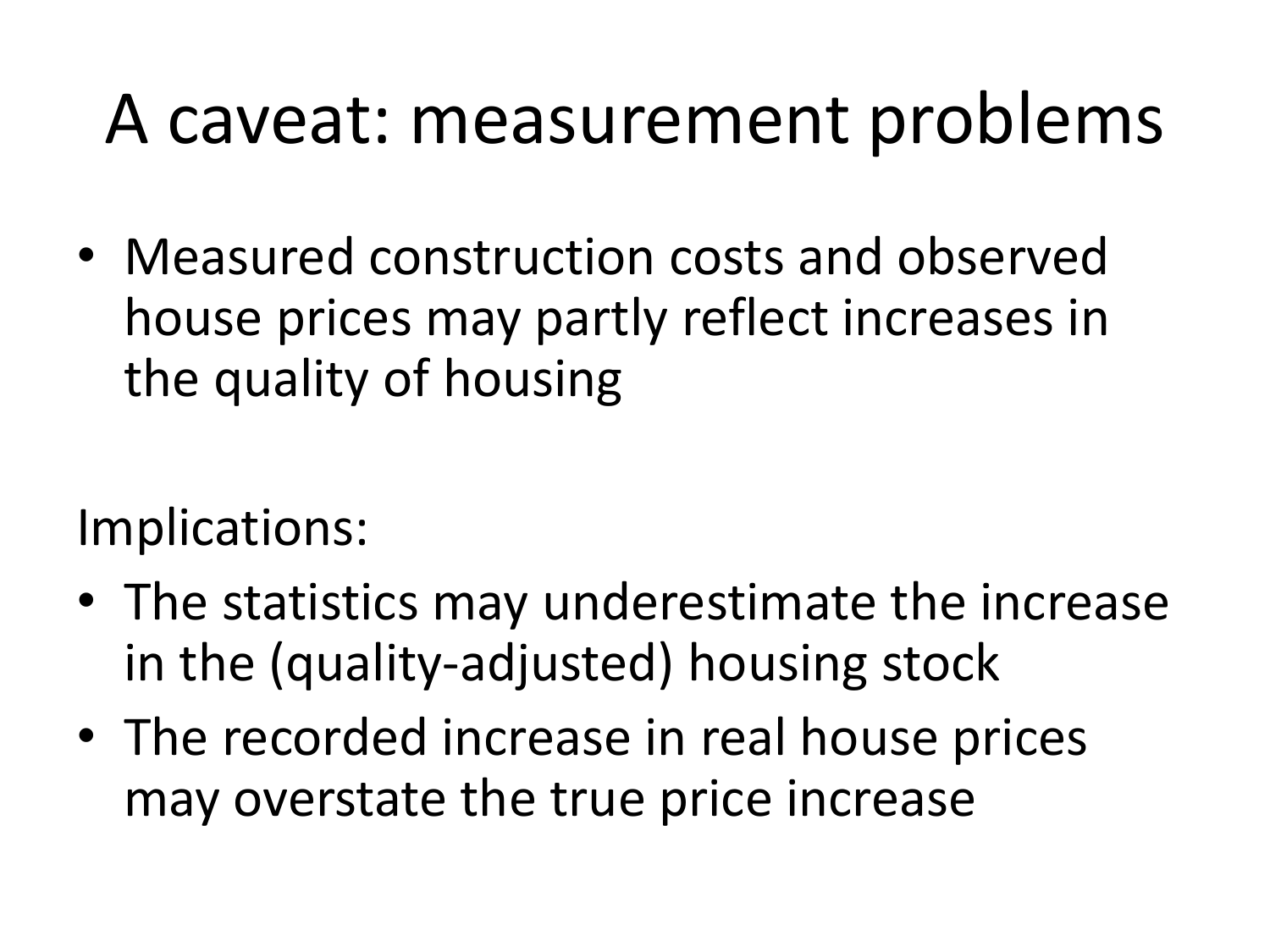# An econometric model of Swedish house prices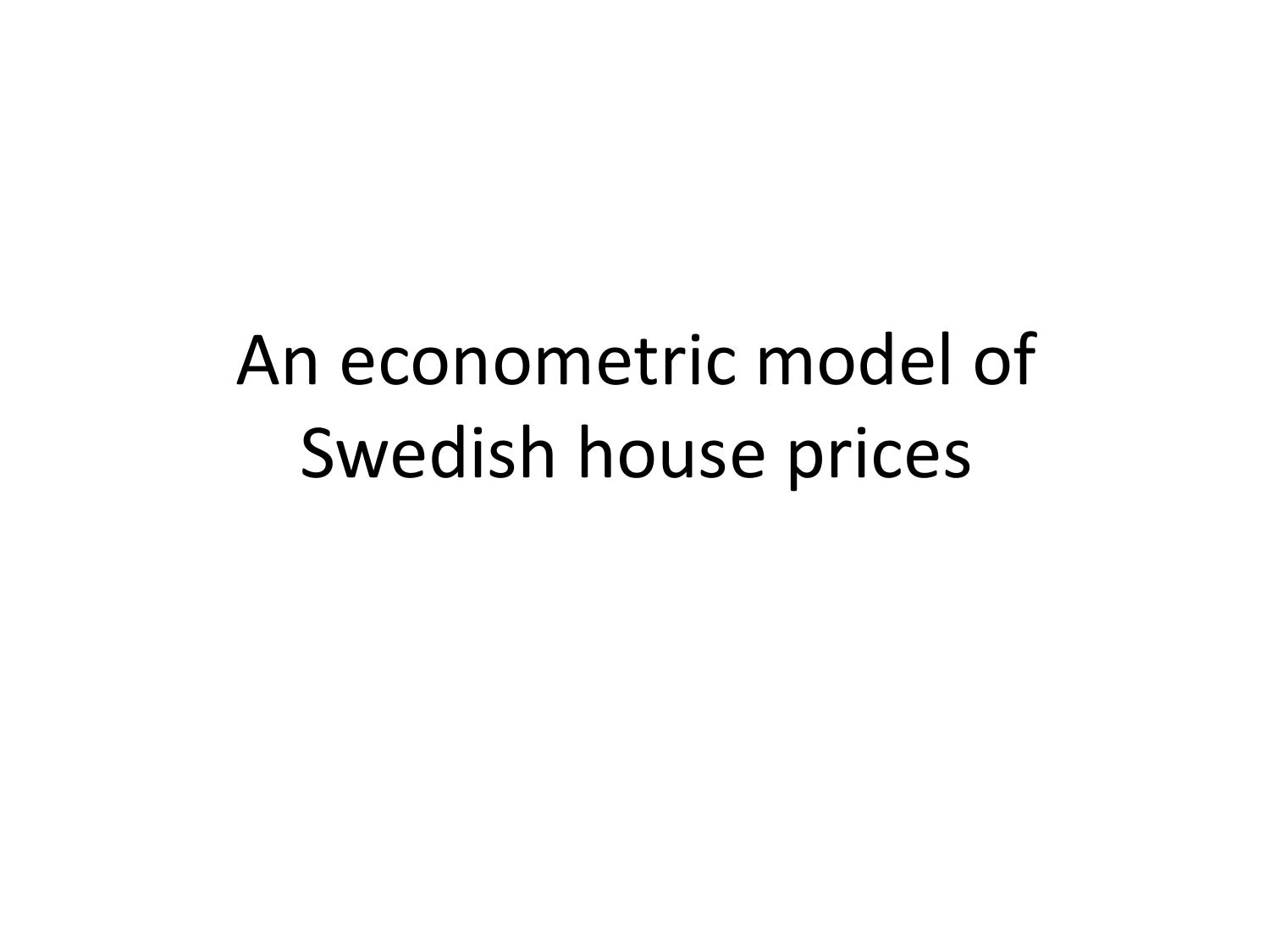# A recent model of Swedish house prices

• Claussen (2012) estimates an error-correction model of real quarterly house prices

Fraction of increase in real house prices from 1996 to 2011 that can be explained by

- Increase in real disposable income: 62%
- Fall in mortgage interest rates: 26%
- Rise in household financial wealth: 8%
- Unexplained residual: 4%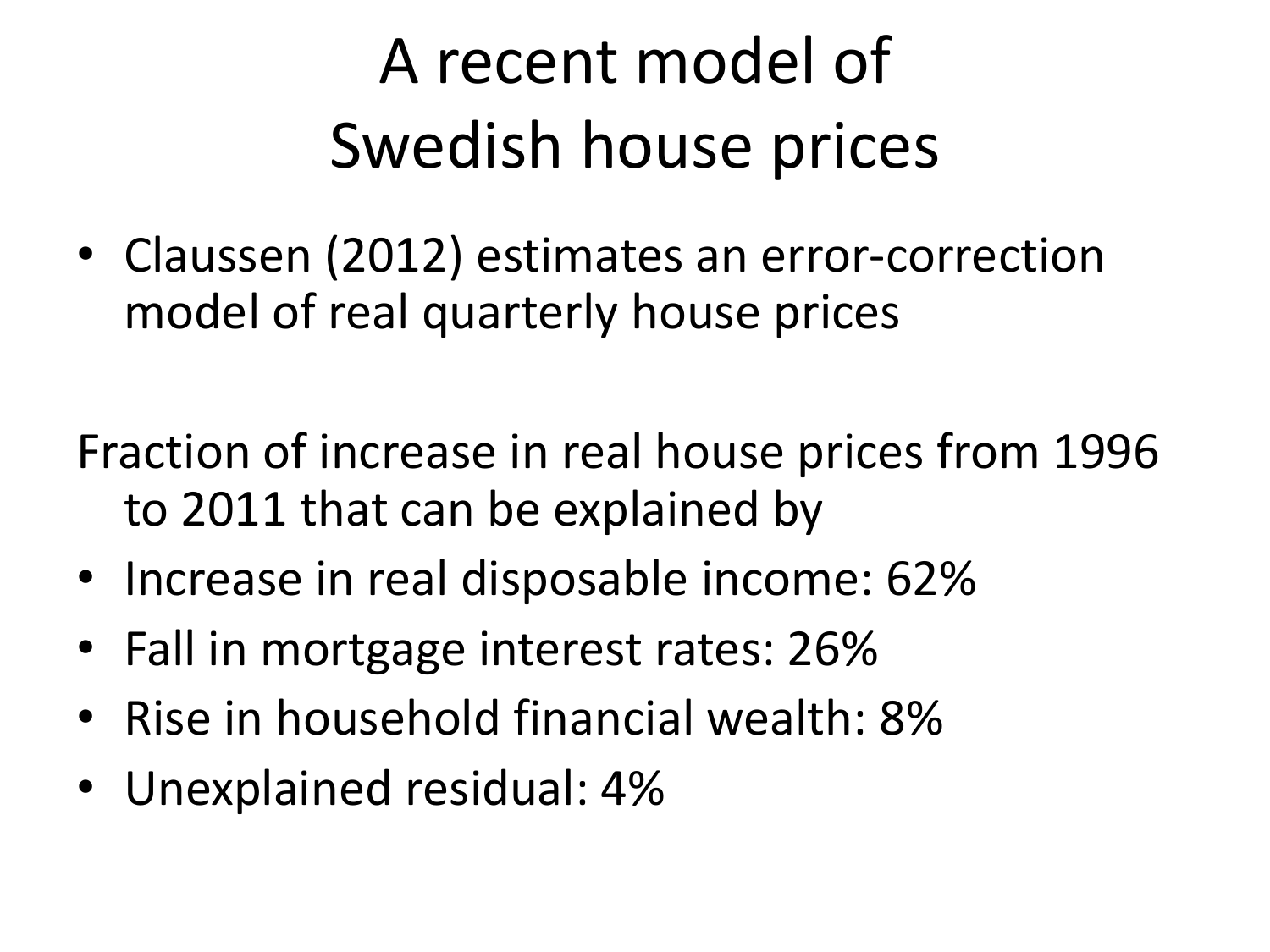# Claussen (2012): Actual and predicted real house prices in Sweden

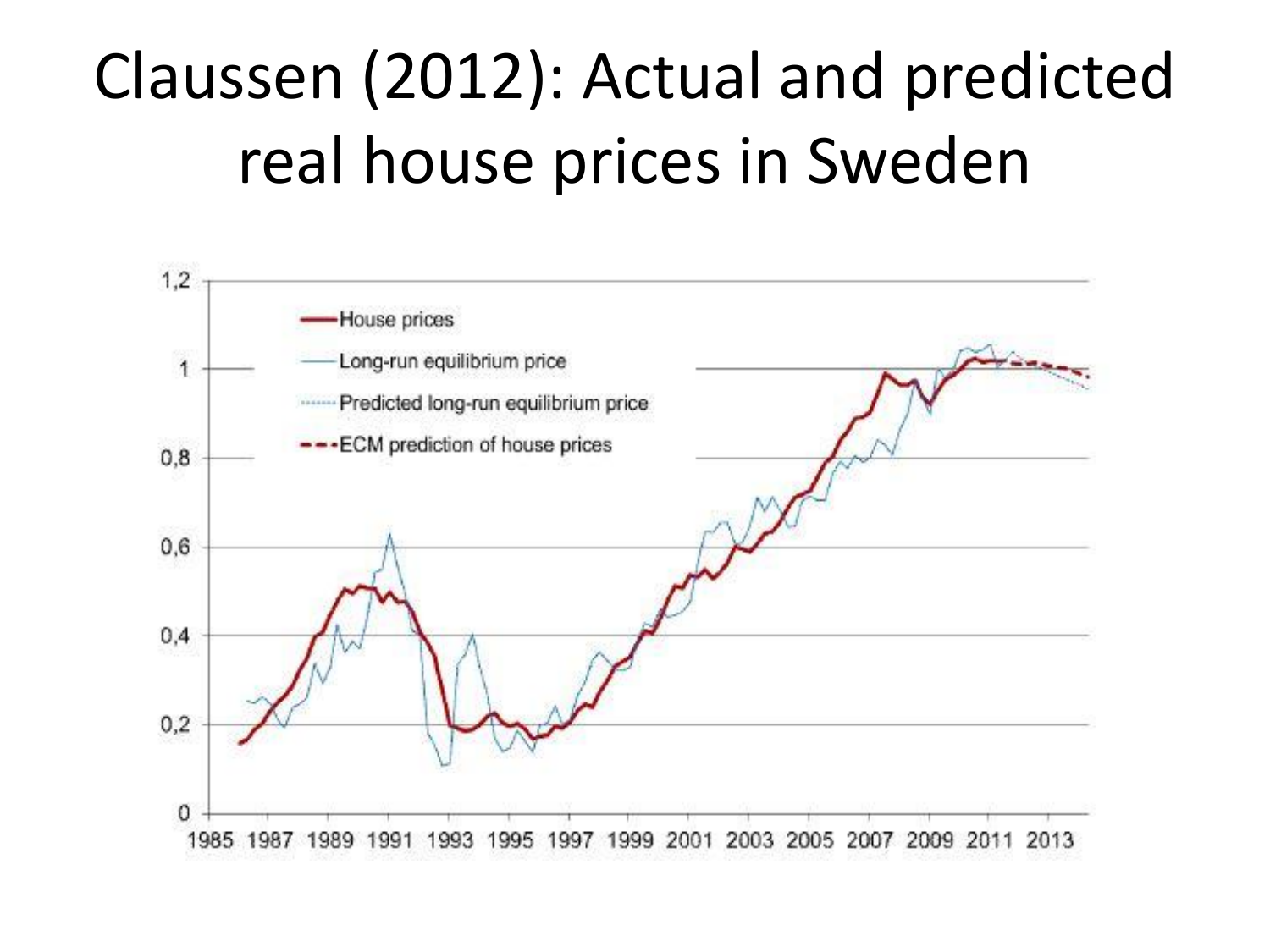# Some worries

The Claussen model may not be well suited for forecasting, because

- The real interest rate is not treated as a stationary variable
- The equilibrium real house price is estimated to grow by 1.4% for every 1% increase in real income. Implication: The real housing stock must *fall* in the long run unless the budget share of housing costs is forever increasing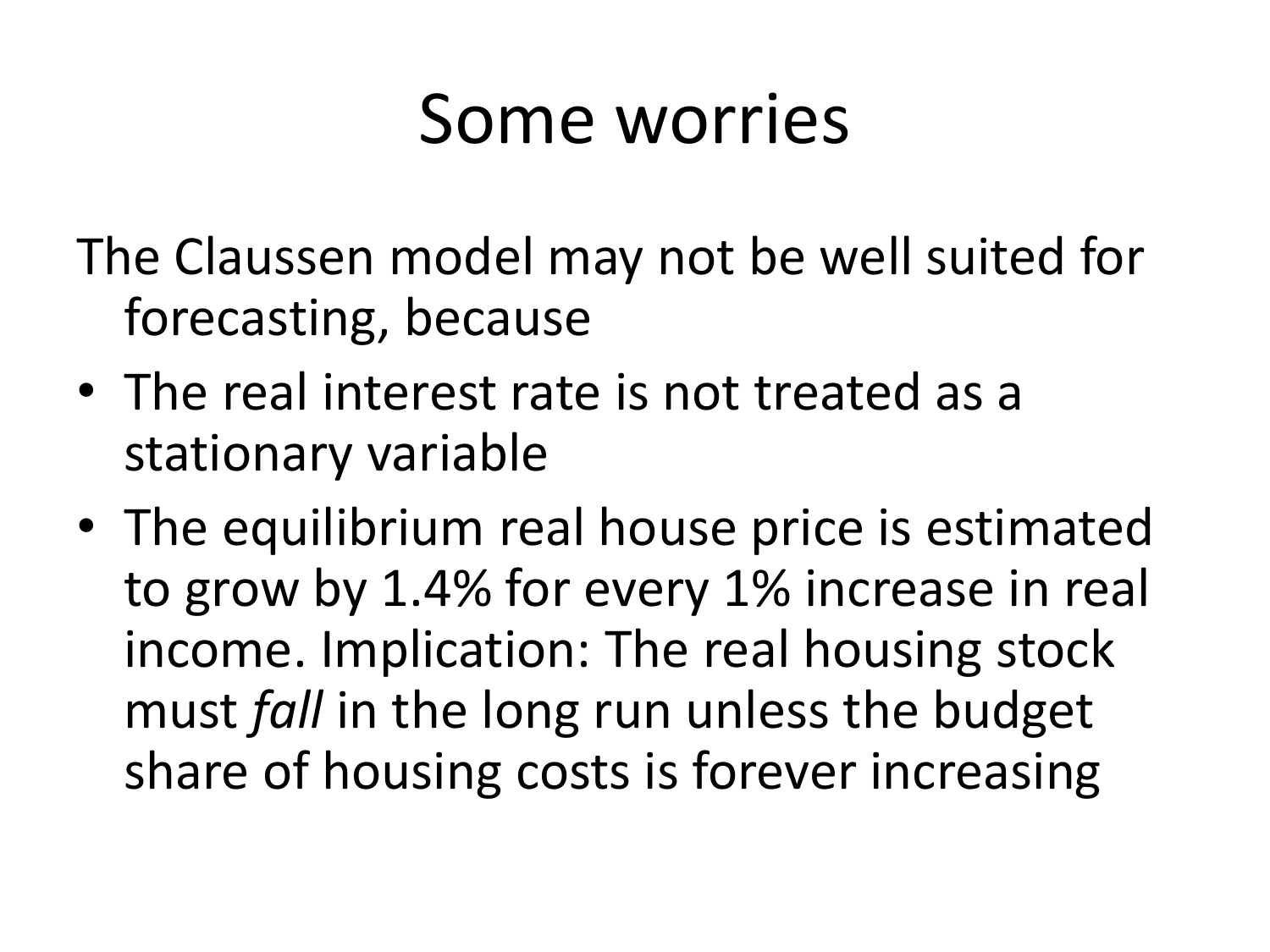#### Are current Swedish house prices out of line with rents and incomes?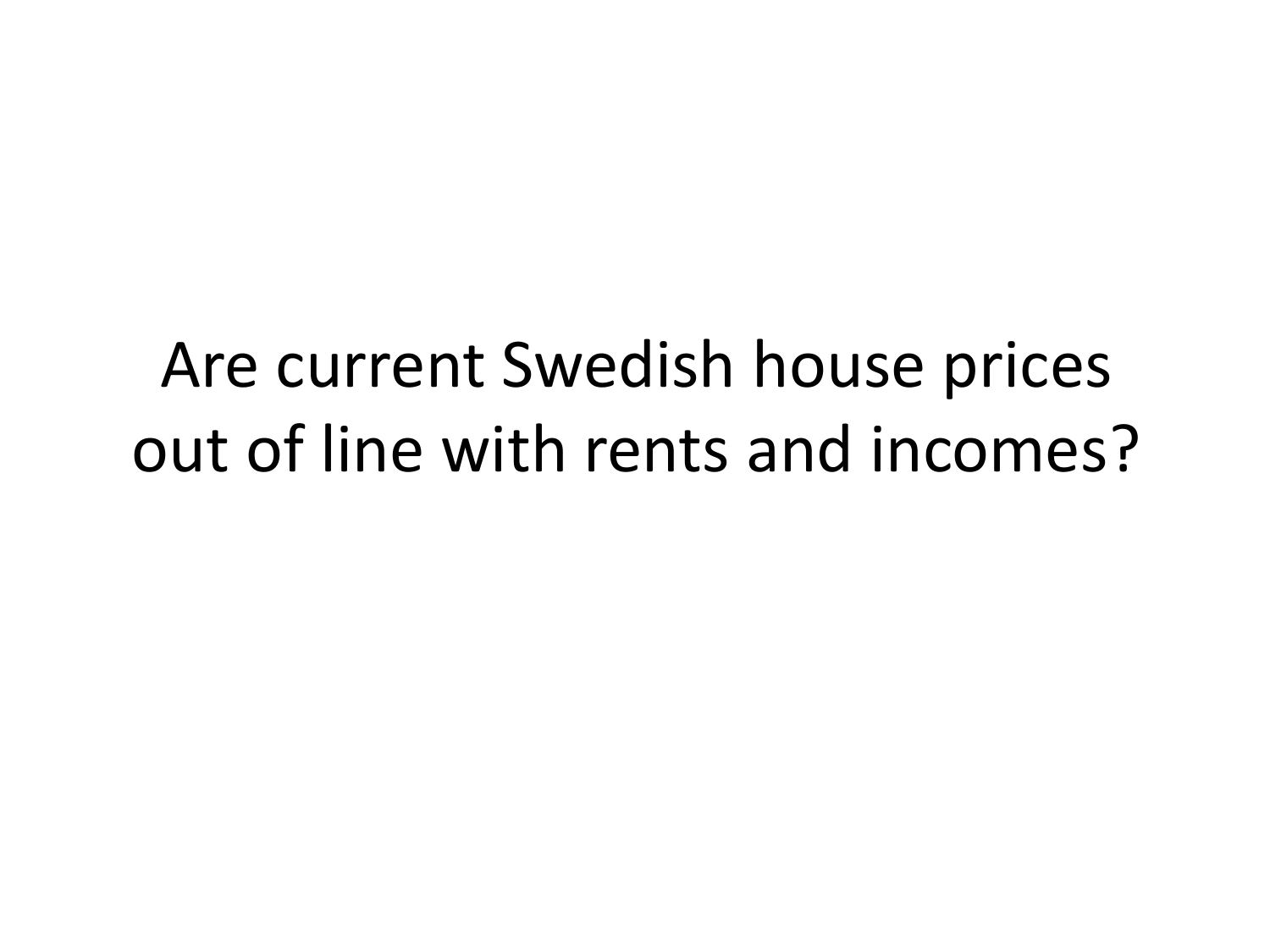#### Issues

• Has owner-occupation become too expensive relative to renting?

• Has owner-occupation become too expensive relative to incomes?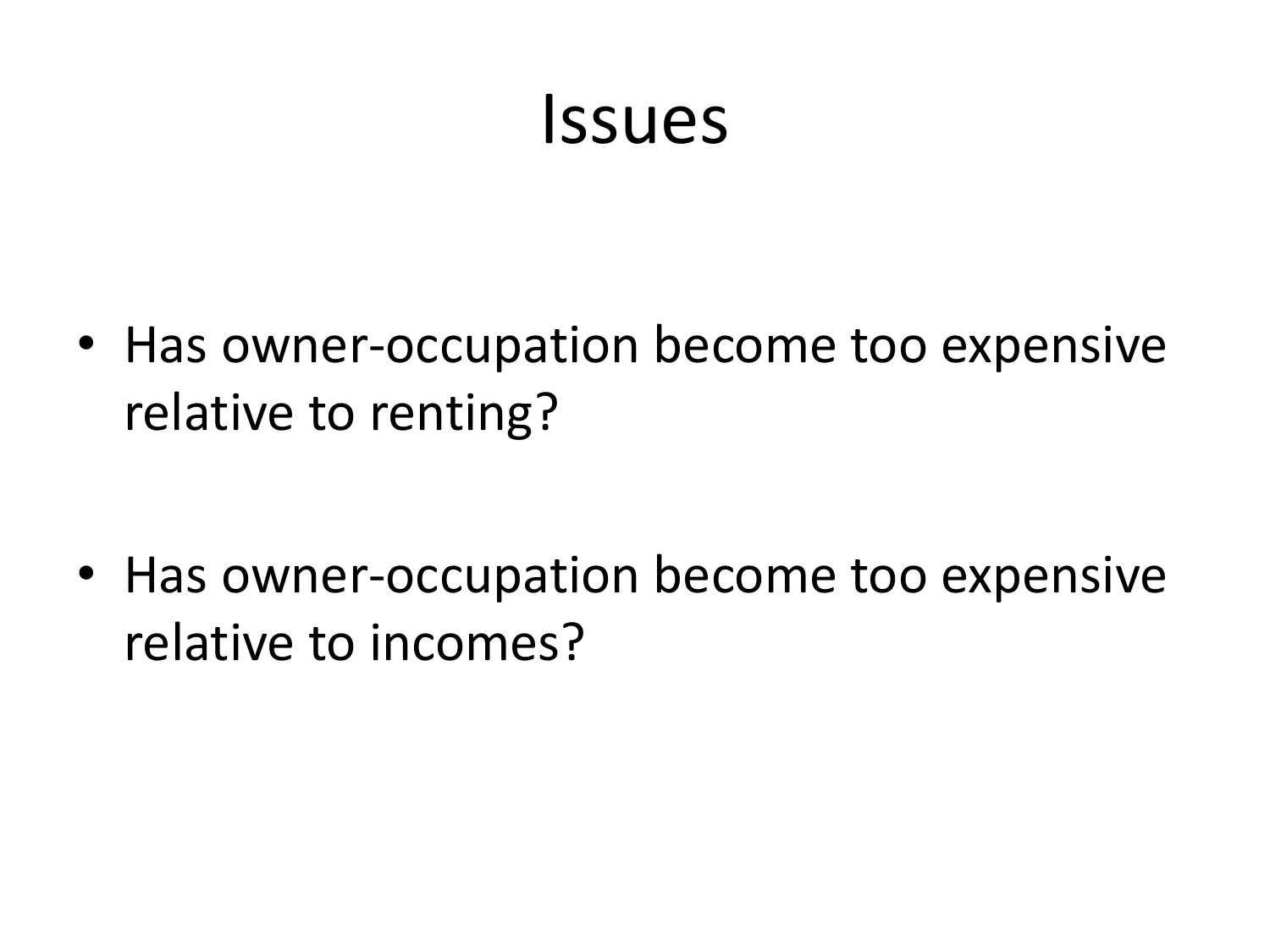#### The cost of owner-occupied housing

- Imputed rent = (user cost)x(real house price)
- User cost = real after-tax interest rate + property tax
	- + maintenance cost
	- expected real capital gain
	- + premium for risk and credit constraints

In the following, the user cost is approximated by the after-tax real 5-year mortgage interest rate plus a constant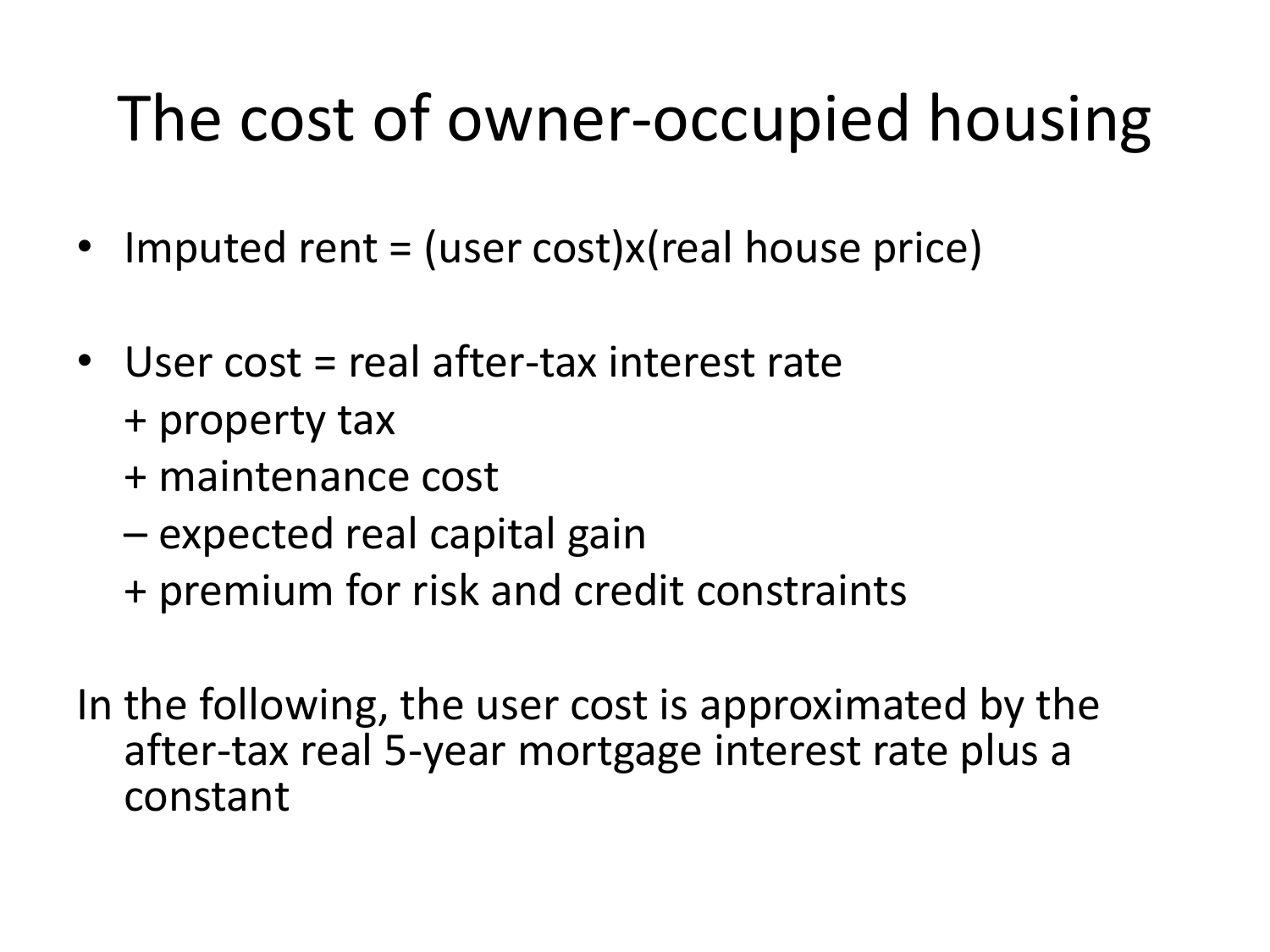# Ratio of imputed to actual rents and ratio of house prices to rents in Sweden



Average over entire period = 100.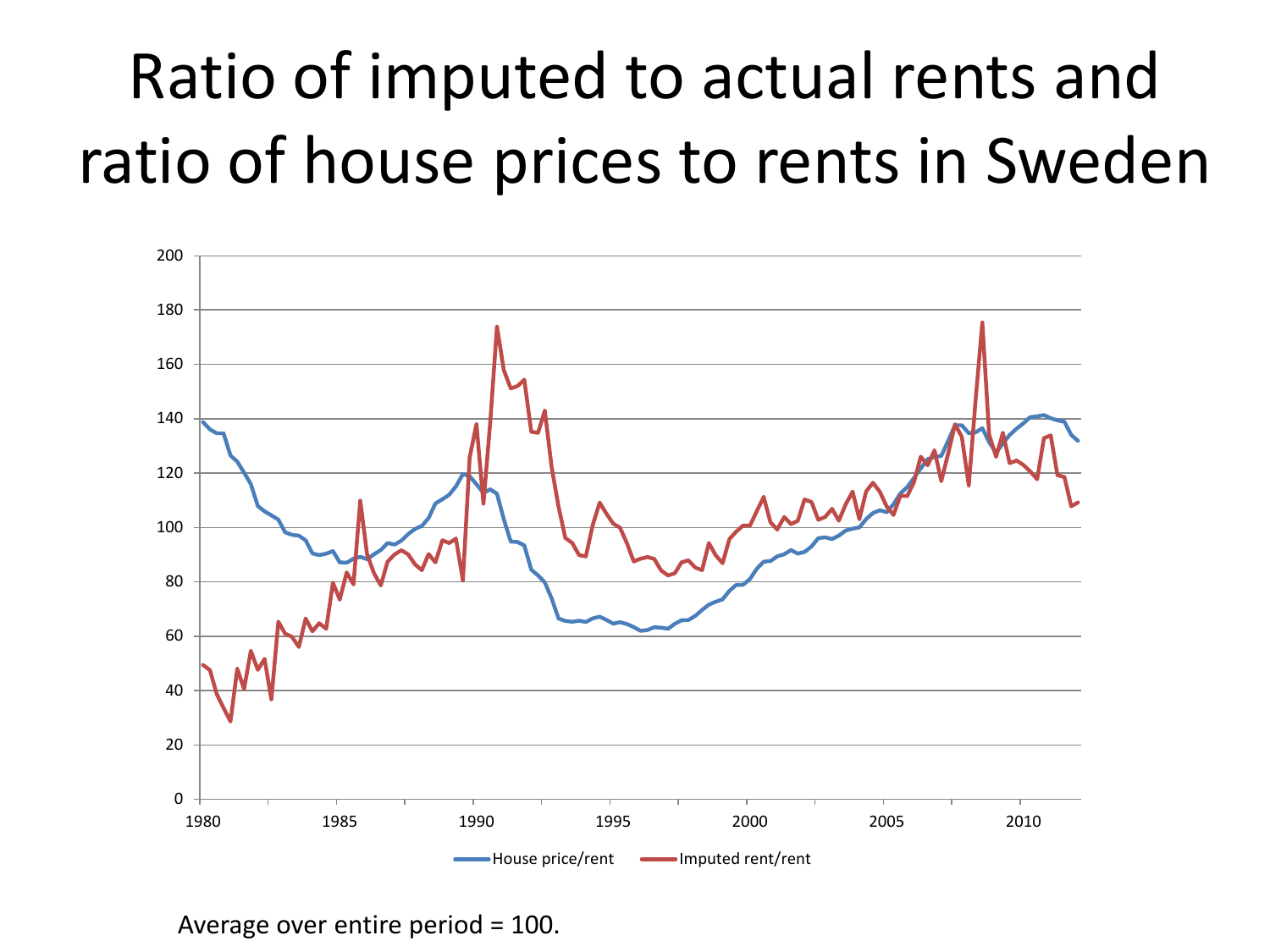#### Ratio of imputed rent to disposable income and ratio of house prices to disposable income in Sweden



Average over entire period = 100.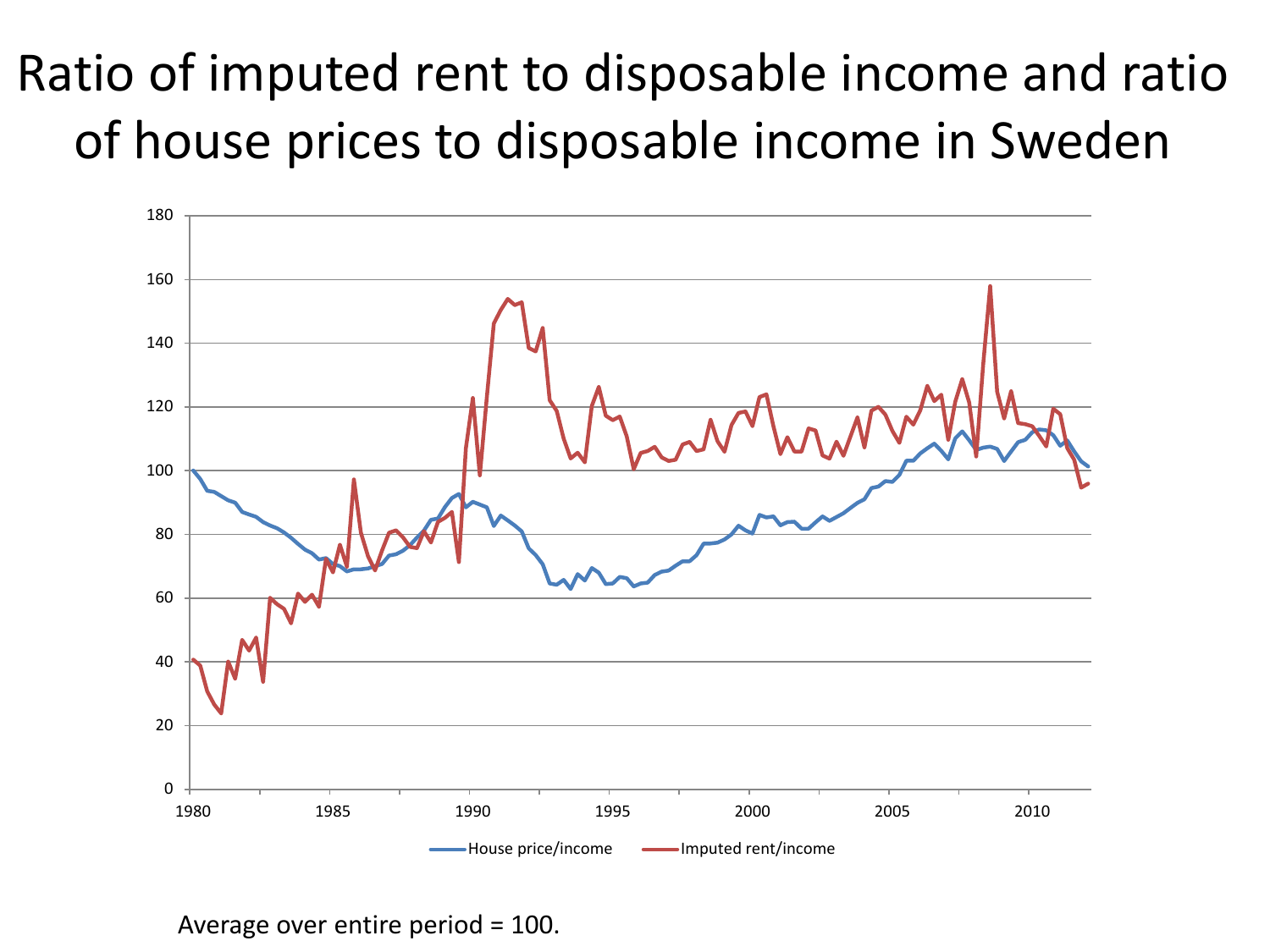# Fundamental versus actual house prices in Sweden

(Background study: Bergman and Sørensen (2013))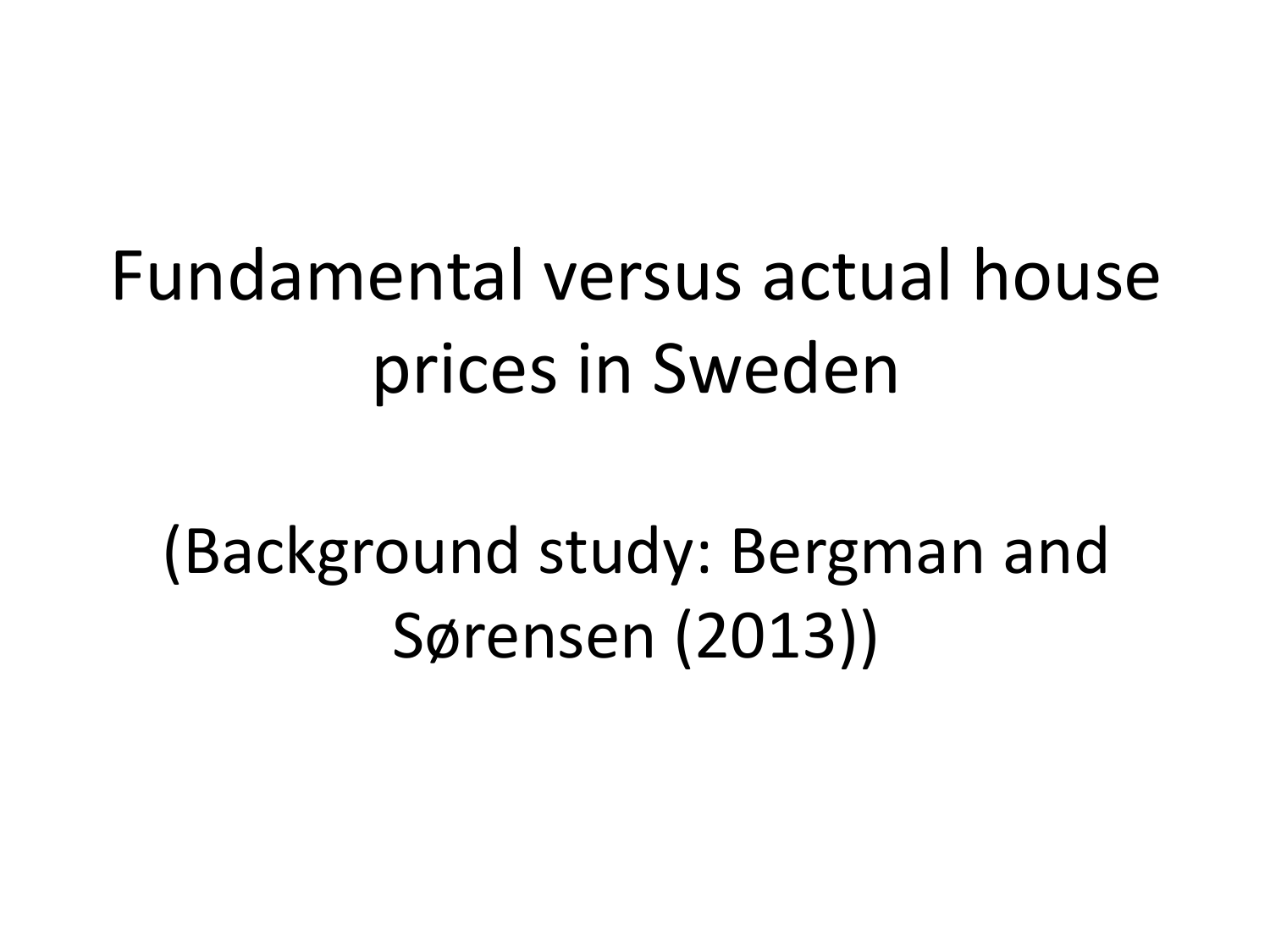#### Issues

• How do we define the "fundamental" house price?

• How have fundamental house prices in Sweden evolved?

• Do actual house prices converge on fundamental house prices?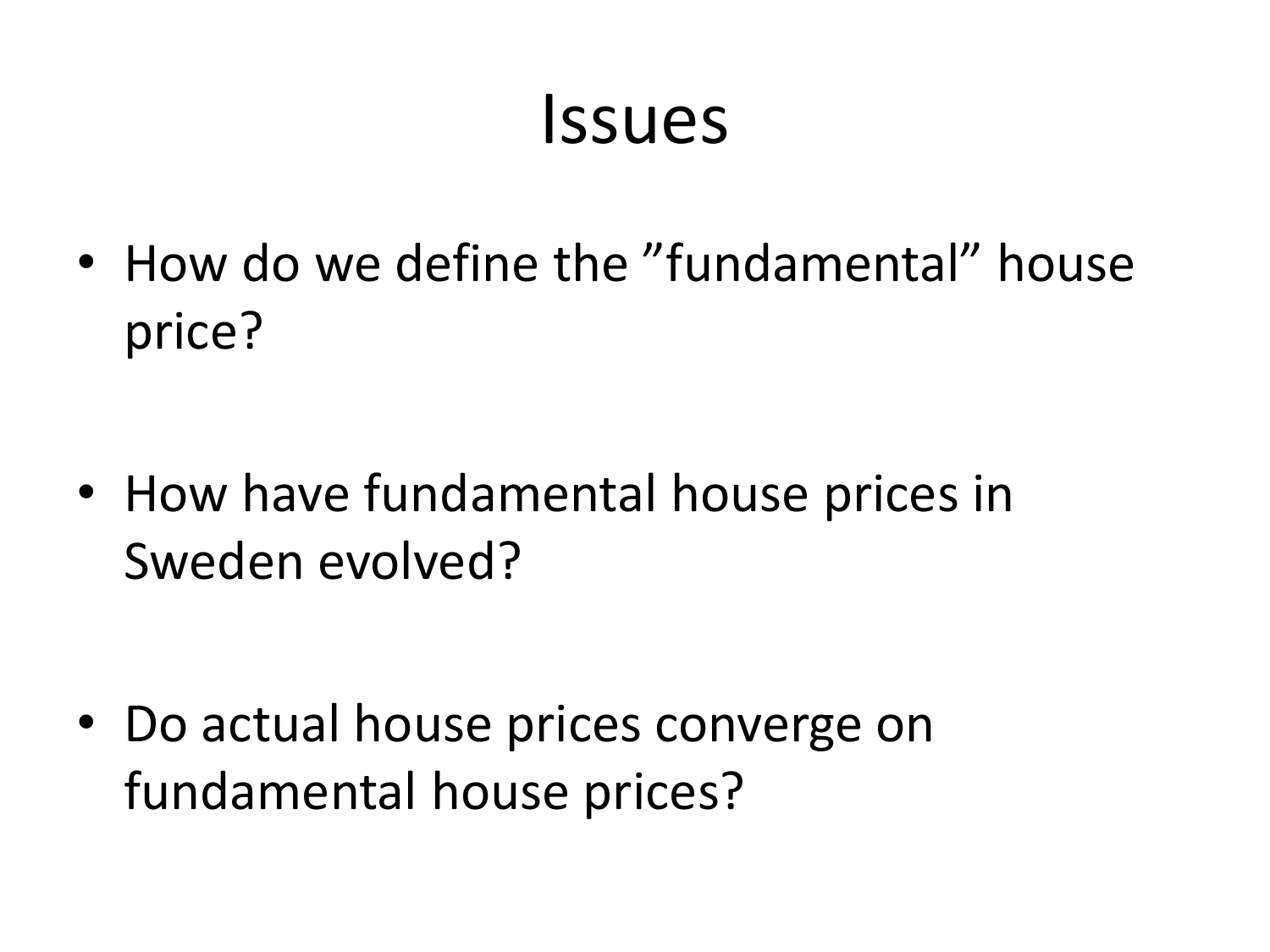# The fundamental house price

• Starting point: Formula for imputed rent

Implication when consumers are forward-looking:

• *Fundamental house price = discounted value of rationally expected future imputed rents*

(Note: discount rate = user cost excluding expected capital gain)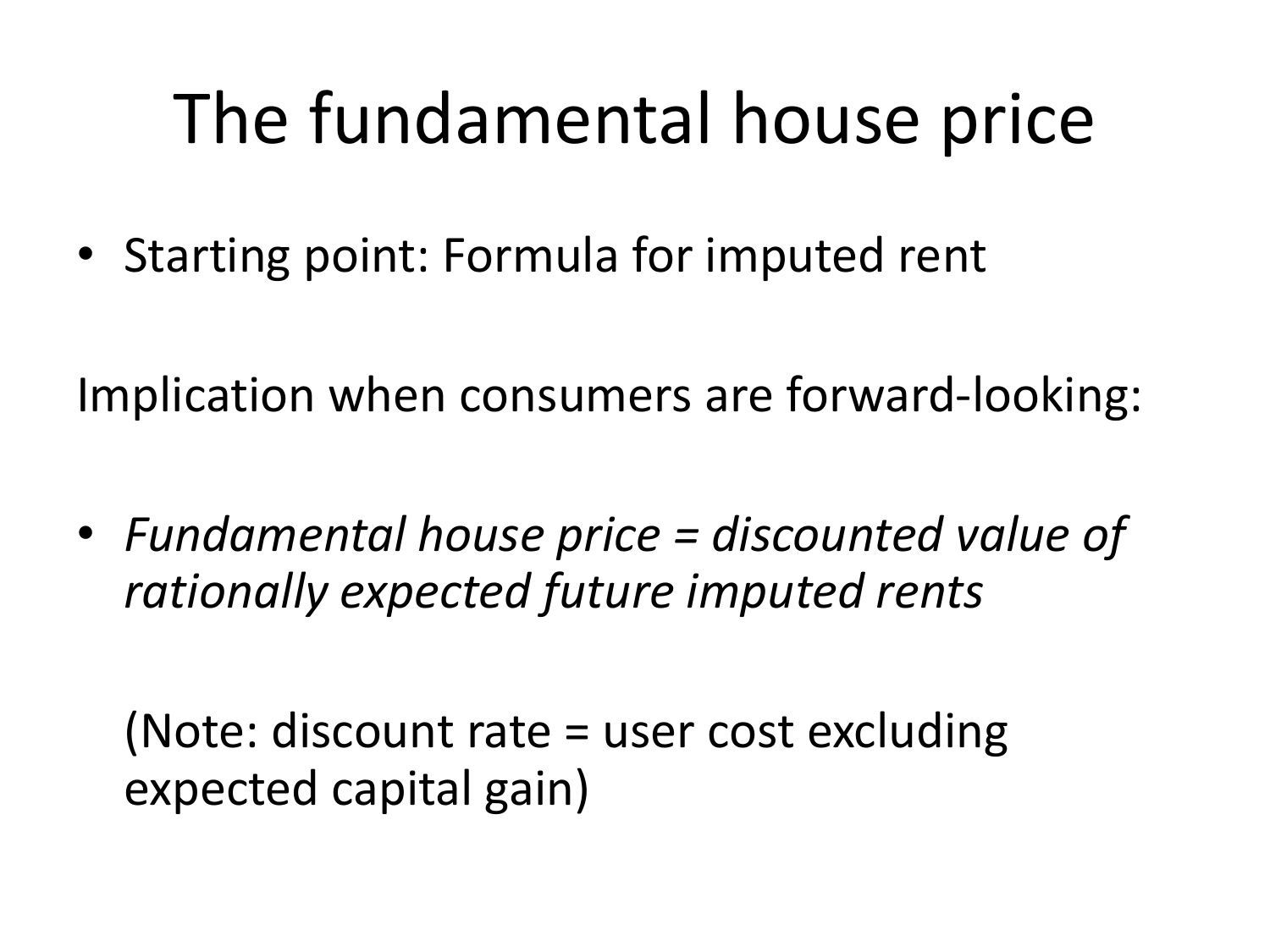# "Rent" model of fundamental house price

Assumption:

• Imputed rents on owner-occupied housing are proportional to the rents paid for rental housing

Implication:

• Expected future imputed rents depend on expected future rents for rental housing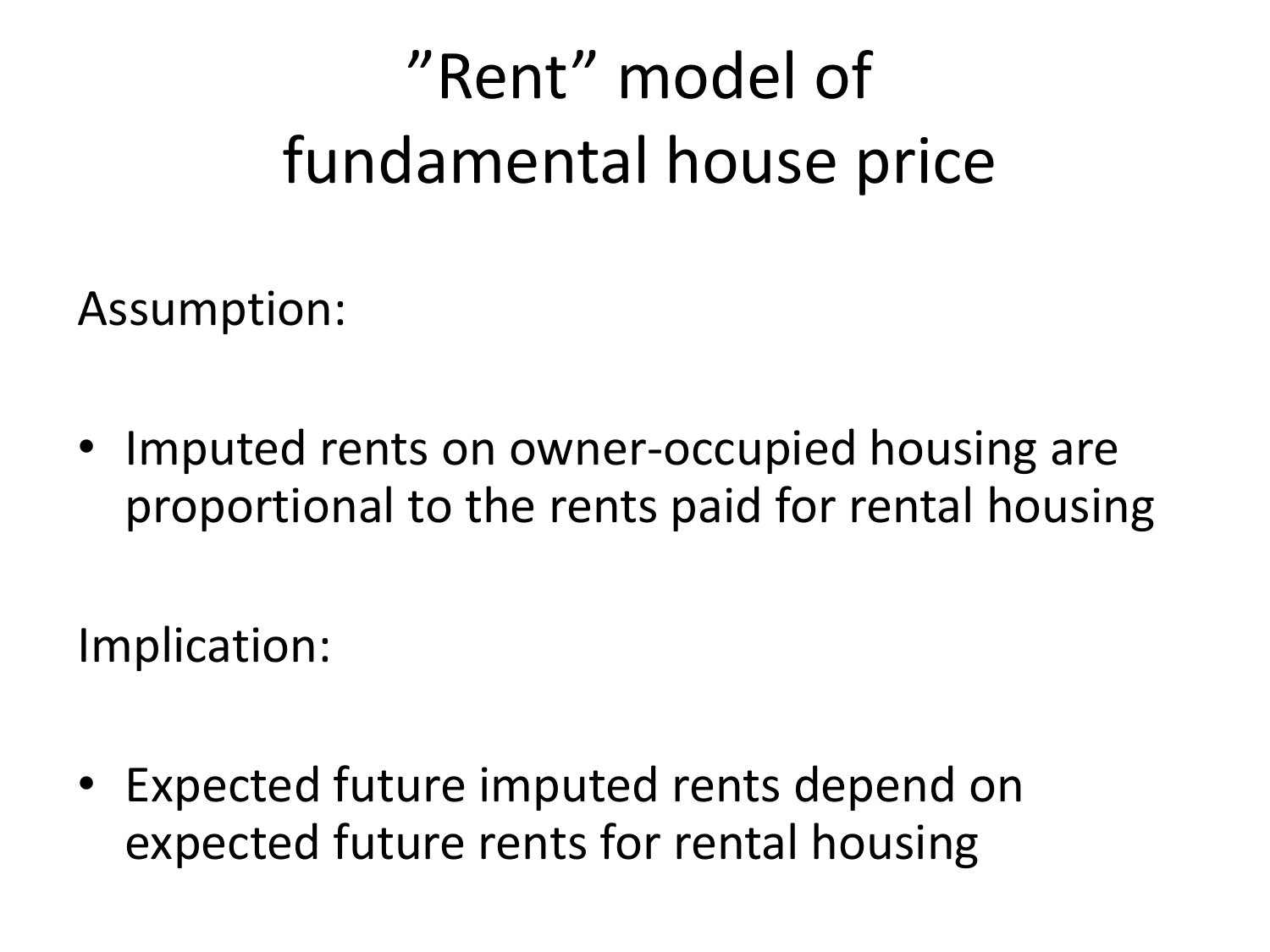# "Supply and demand (S-D)" model of fundamental house price

Assumptions:

- Imputed rents on owner-occupied housing adjust so as to equilibriate housing demand and housing supply
- Housing demand varies positively with real disposable income and negatively with imputed rents

Implication:

Expected future imputed rents depend on expected future incomes and the expected future housing stocks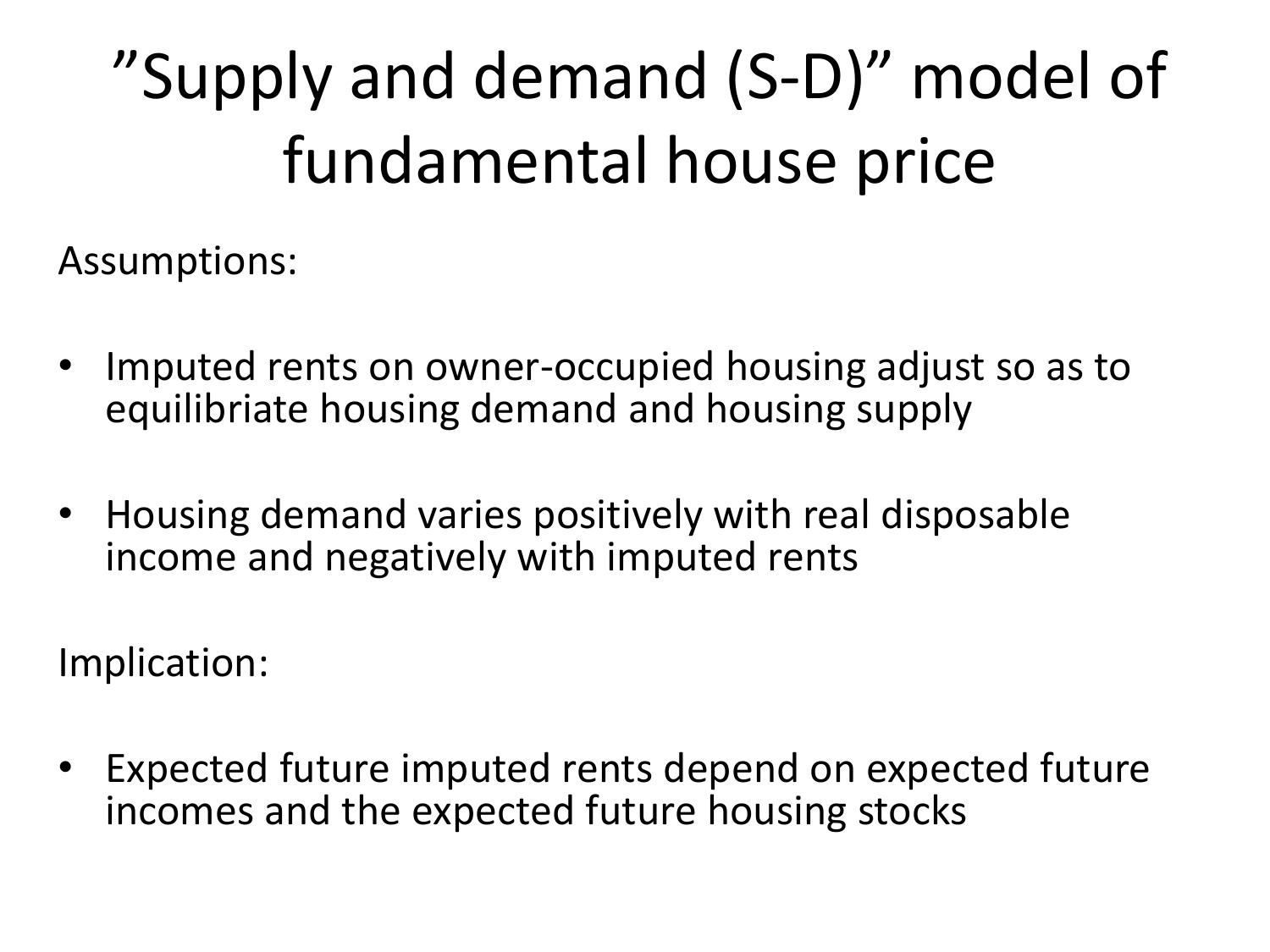# Empirical implementation

- Expectations of future imputed rents and future user costs are based on a VAR model of the historical interaction between incomes, rents, user costs, housing investment and actual house prices
- Income and price elasticities of housing demand are chosen exogenously on the basis of prior knowledge
- Estimation procedure imposes the restriction that the average levels of actual and fundamental house prices are identical over the estimation period
- Estimates are based on quarterly data for Sweden from 1986:1 to 2012:1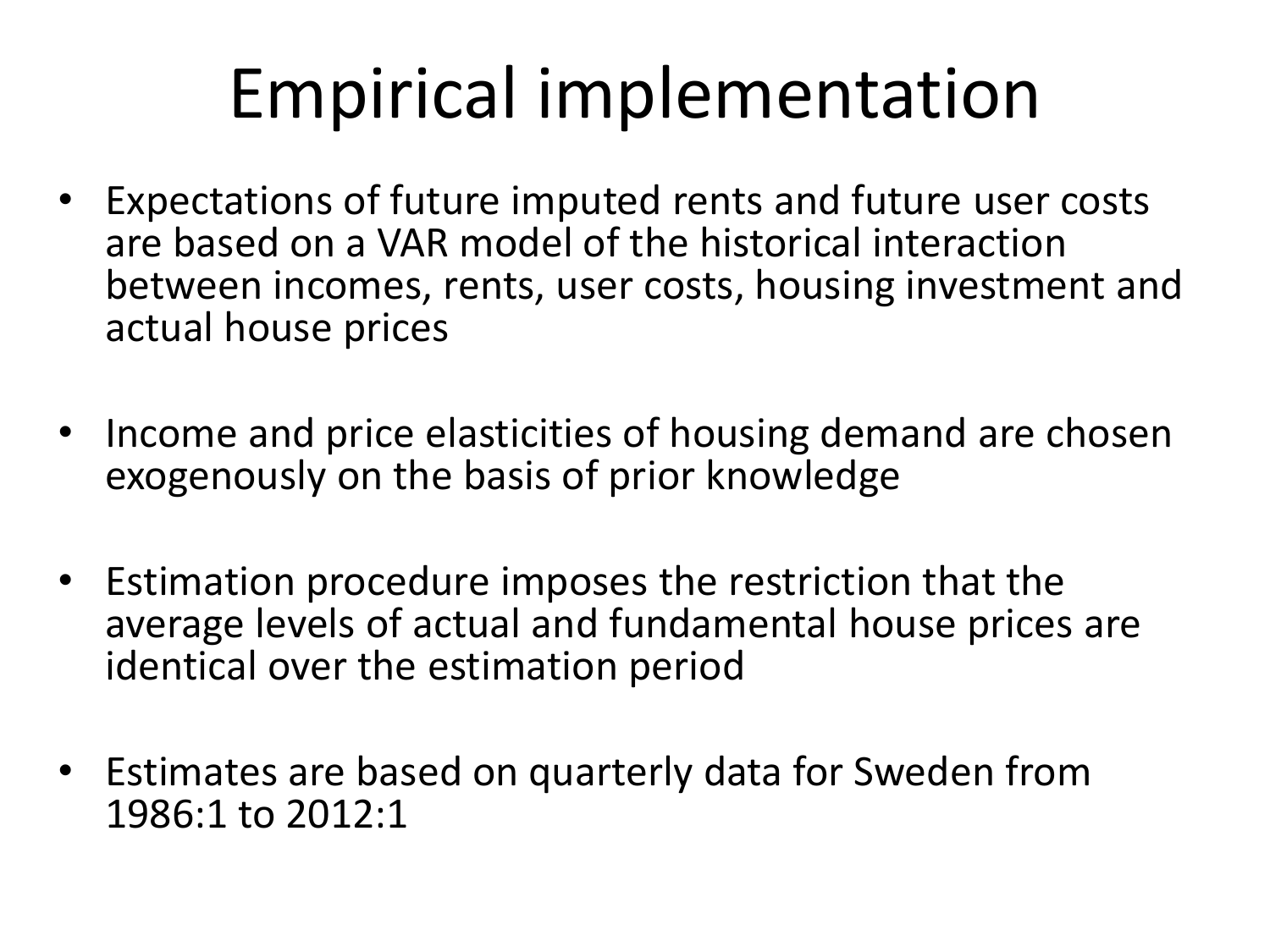# Actual and estimated fundamental real house prices (rent model)



Estimated price gap  $2012:1 = 18\%$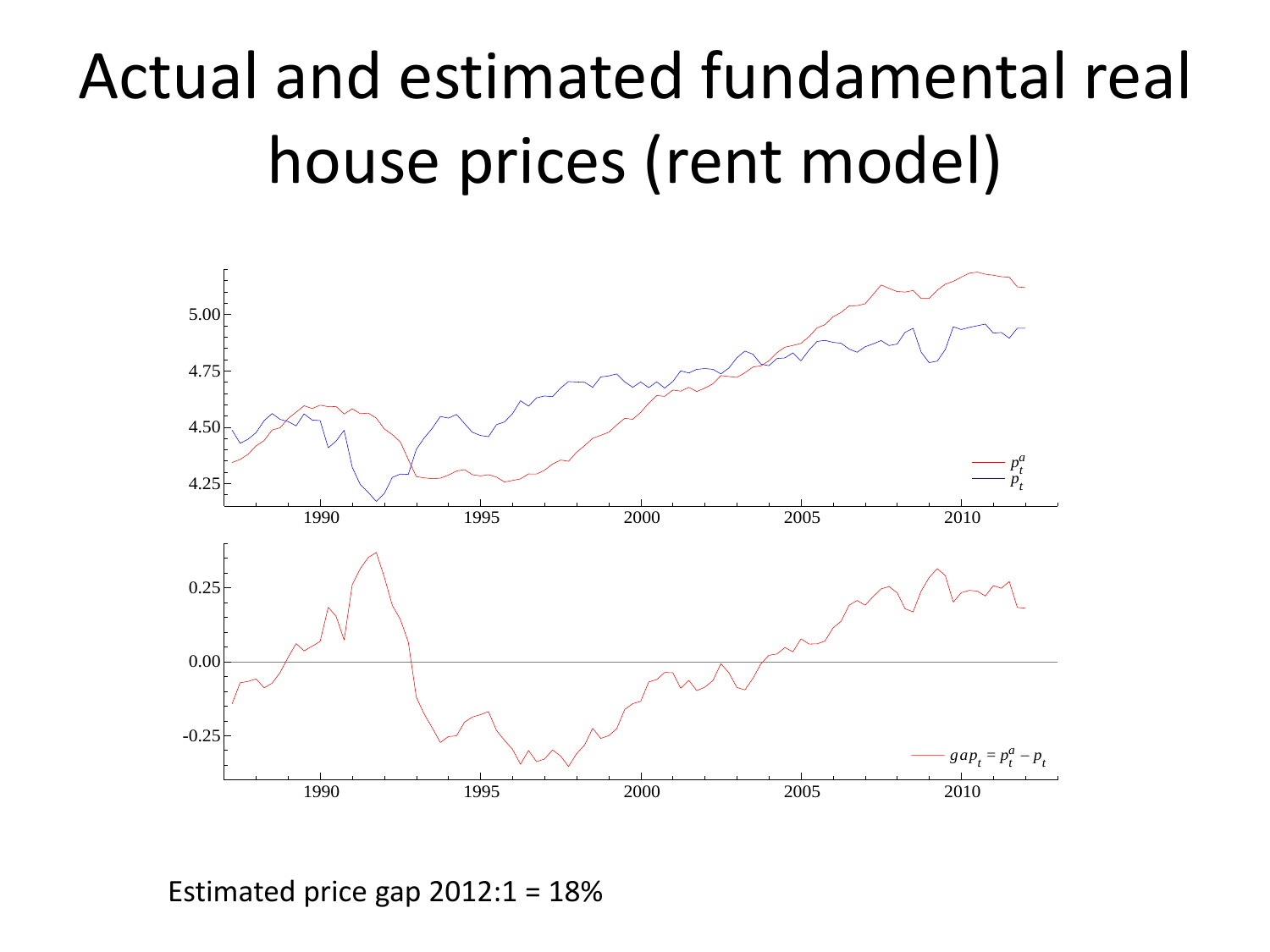# Actual and estimated fundamental real house prices (S-D model,  $\varepsilon_{\rm Y}$  =1,  $\varepsilon_{\rm R}$  =0.5)



Estimated price gap  $2012:1 = 12\%$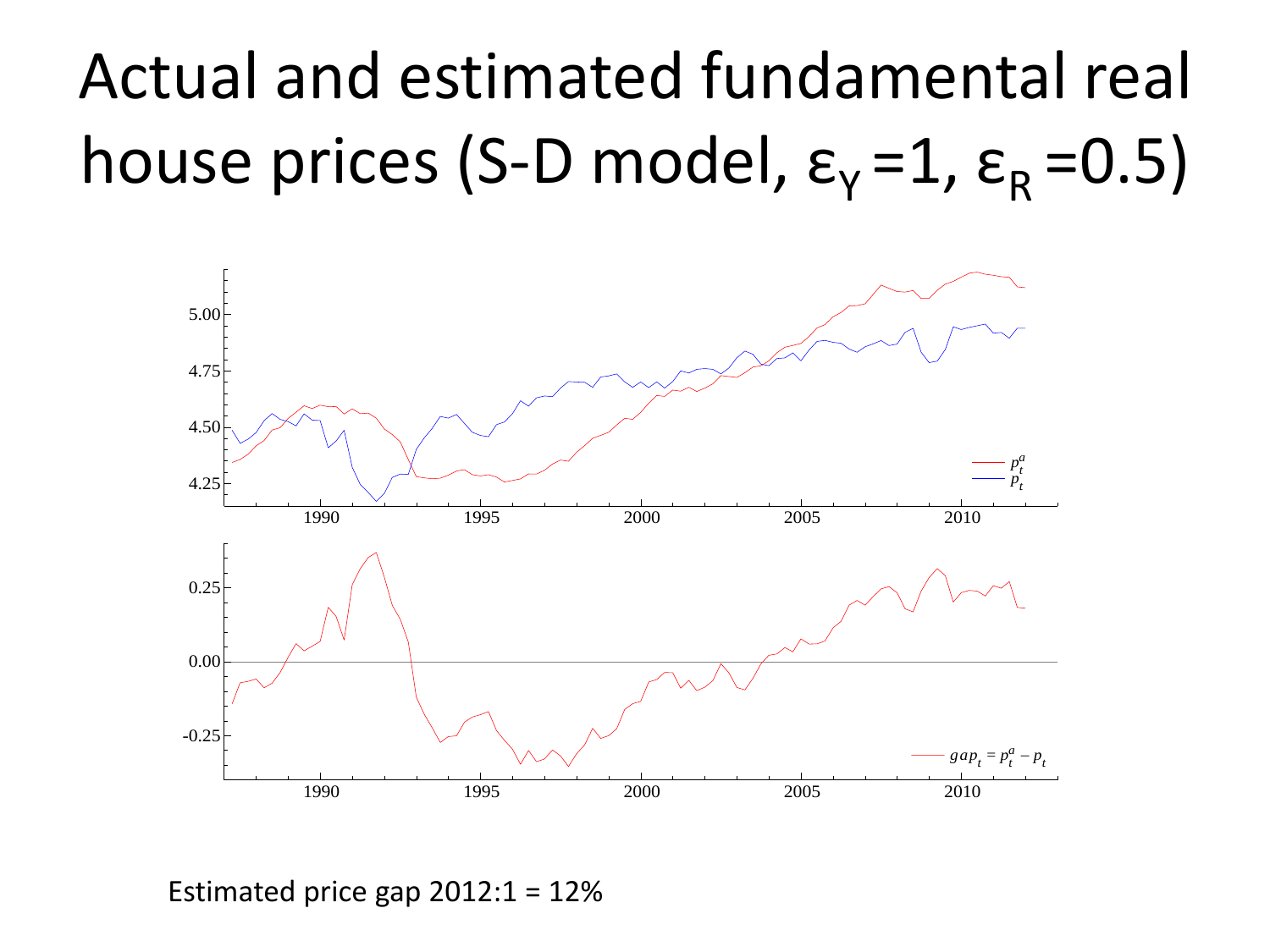#### Sensitivity of house price gap to price elasticity of housing demand  $(\epsilon_y = 1)$

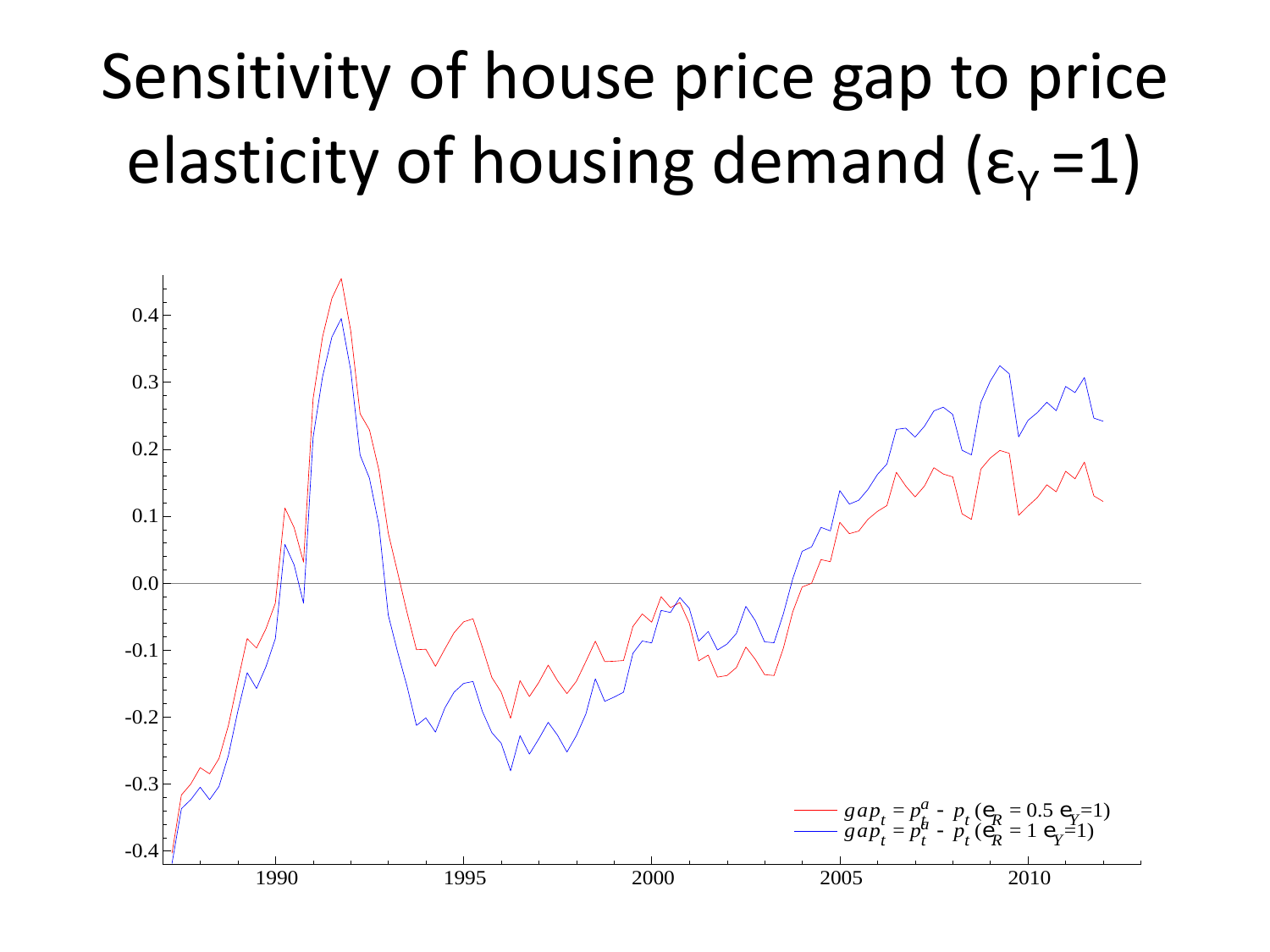# Sensitivity of house price gap to income elasticity of housing demand ( $\varepsilon_R = 0.5$ )

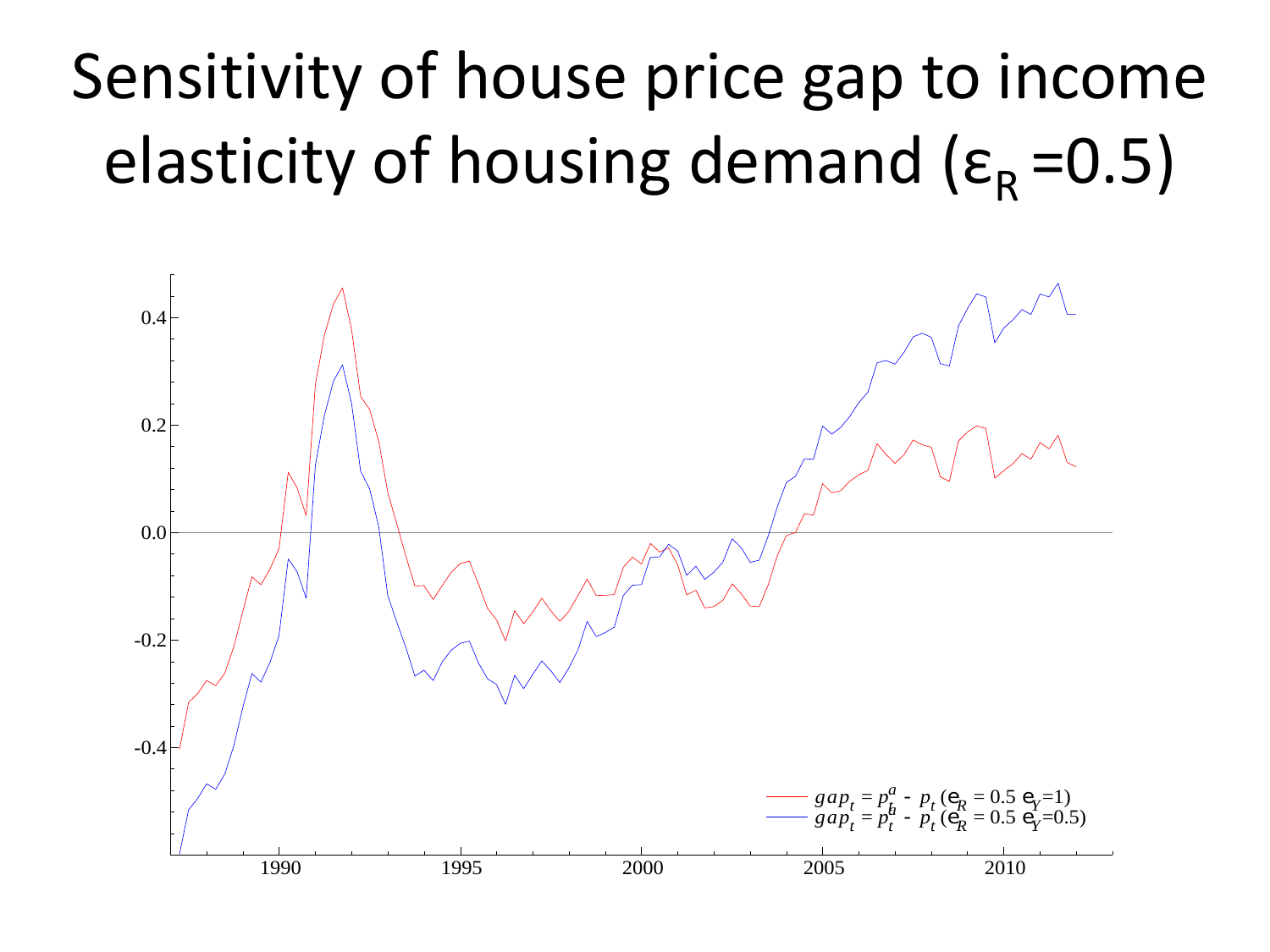# House price dynamics

#### *Hypotheses:*

- Actual house prices do not affect fundamental house prices
- Fundamental house prices help to predict actual house prices
- A positive gap between actual and fundamental house prices causes a future drop in actual prices, and vice versa
- *Findings:* All hypotheses accepted by a Vector Error Correction model of the interaction between the actual and the estimated fundamental house prices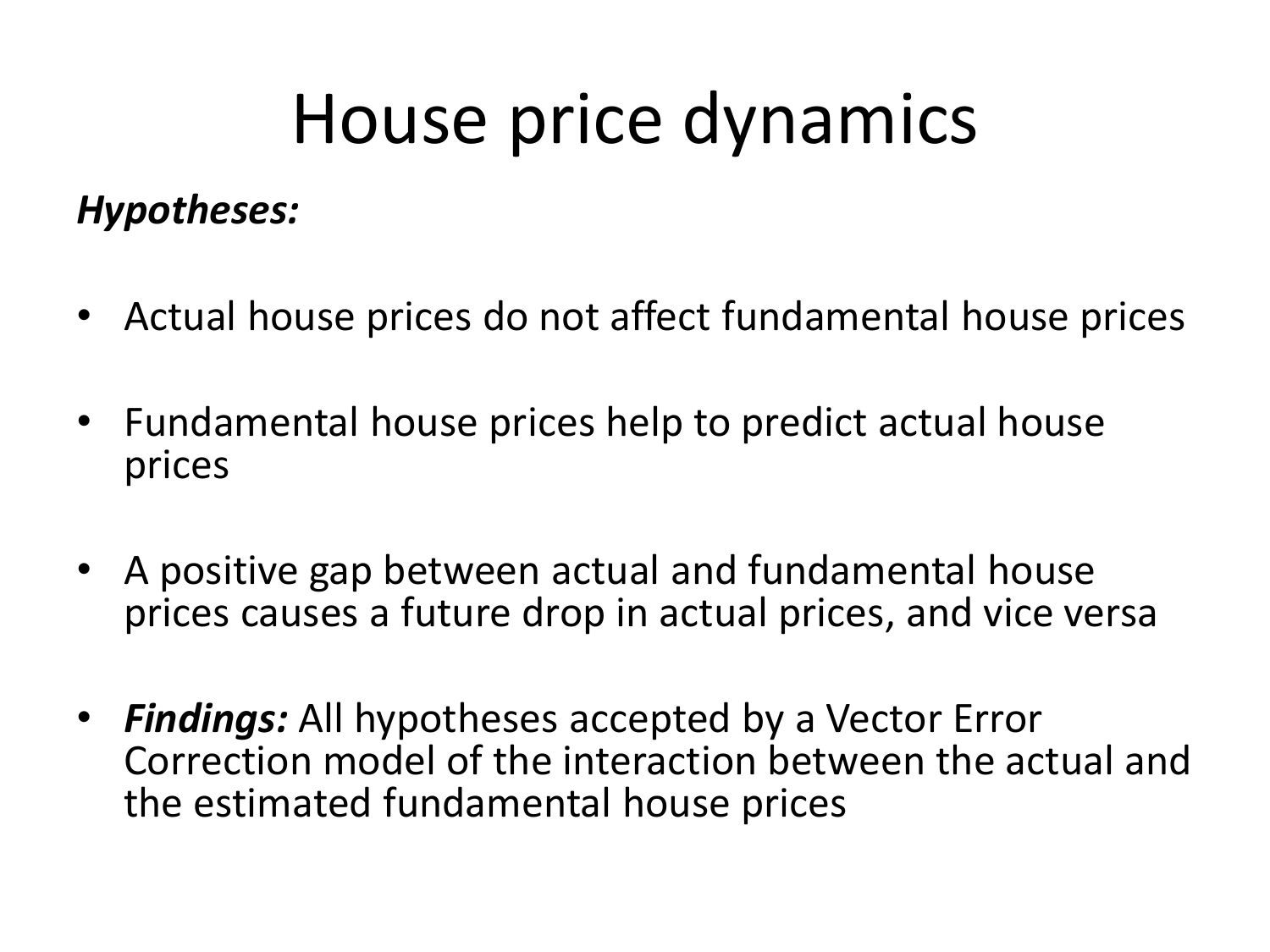# Estimated half-life of the house price gap (years)

|                                                                        | Shock to fundamental house<br>price (permanent shock) | Shock to actual house<br>price (transitory shock) |
|------------------------------------------------------------------------|-------------------------------------------------------|---------------------------------------------------|
| Rent model                                                             | 3.19                                                  | 9.90                                              |
| S-D model with $\varepsilon_{\rm r} = 1$ , $\varepsilon_{\rm R} = 0.5$ | 2.21                                                  | 2.97                                              |
| S-D model with $\varepsilon_y = \varepsilon_R = 1$                     | 1.87                                                  | 4.91                                              |

Note: The half-life is the number of years it takes before half of the house price gap is closed, following a shock to the housing market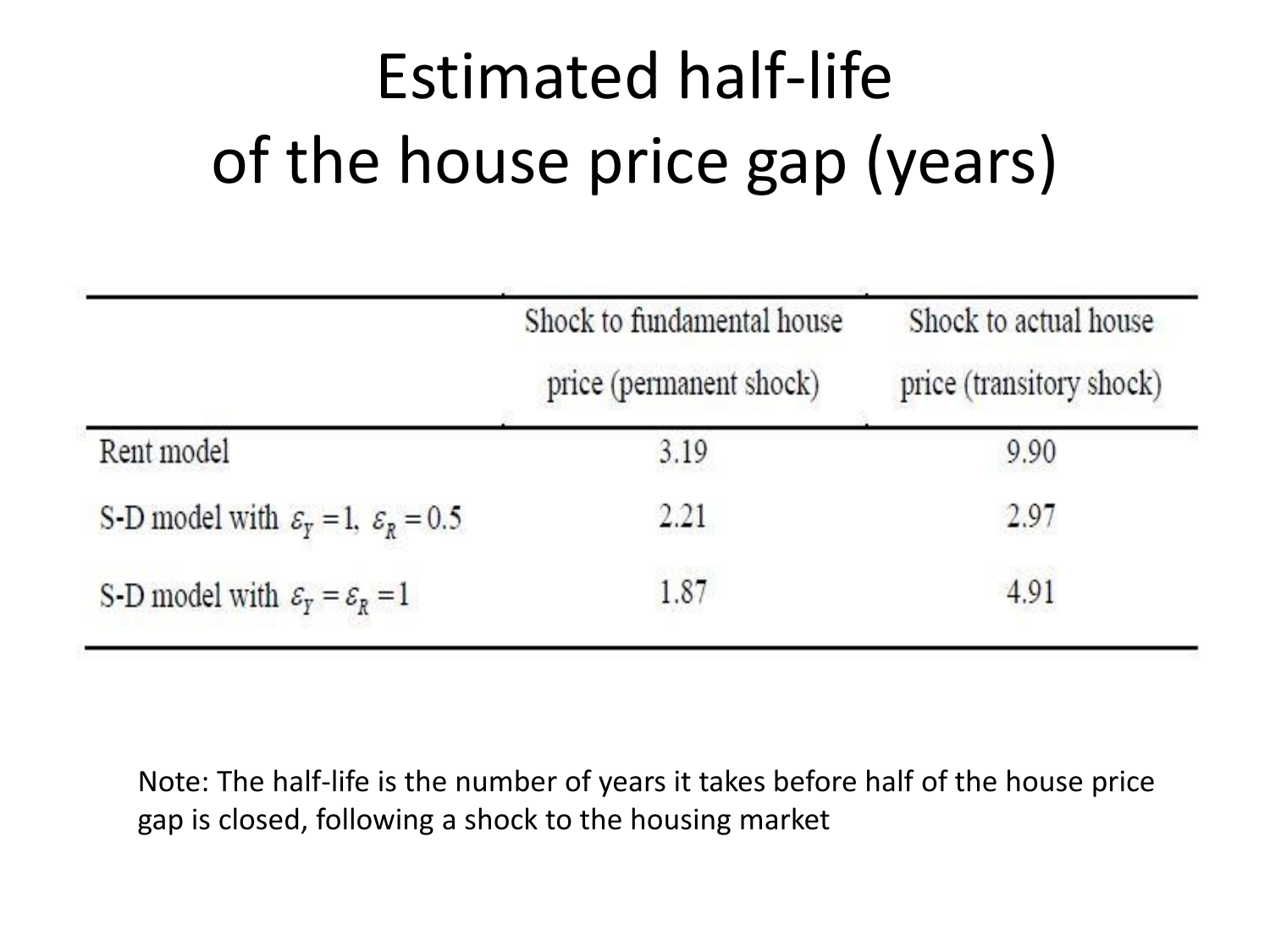Some other factors affecting fundamental house prices in Sweden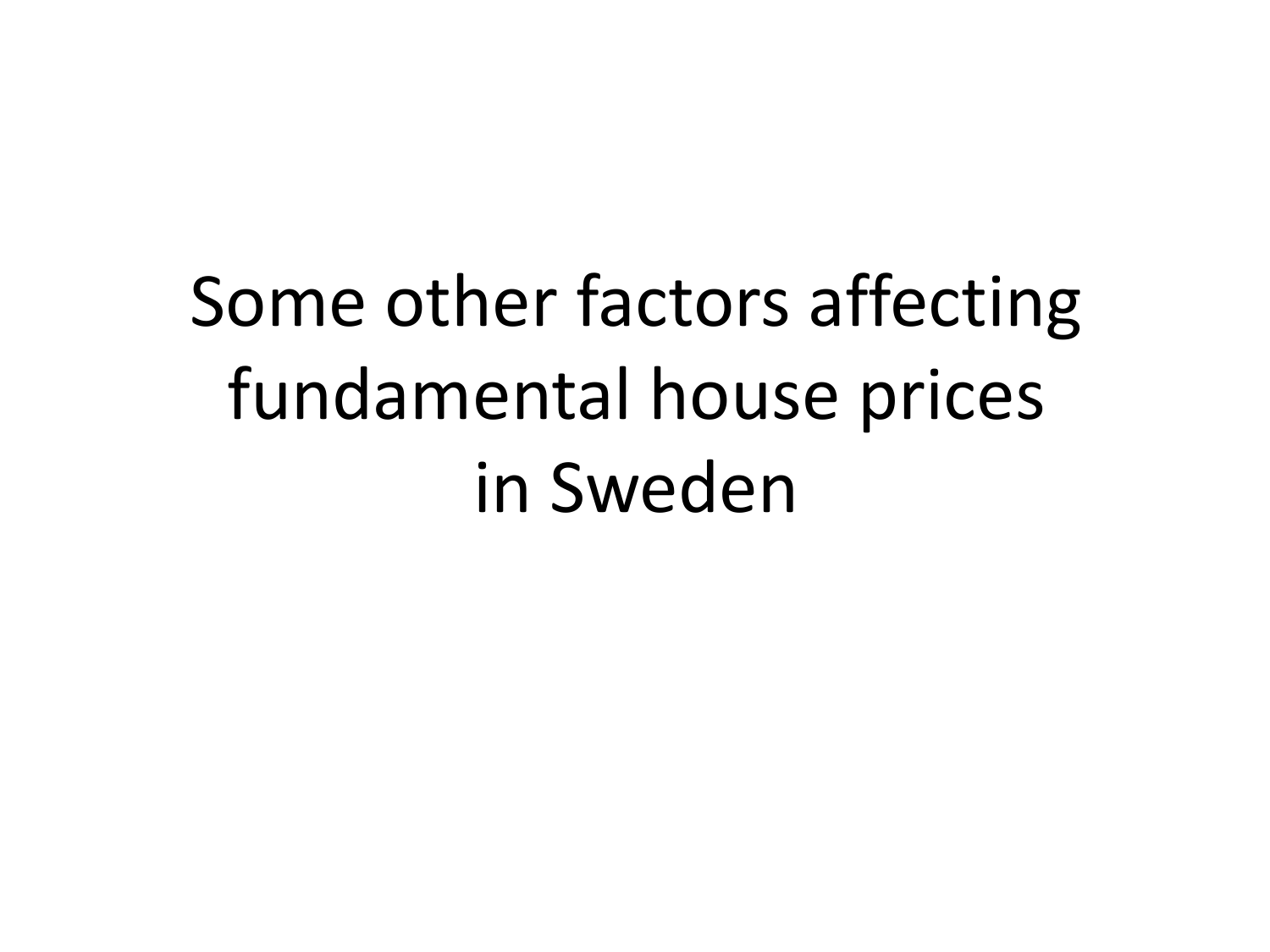Factors that may have boosted fundamental house prices

• Financial innovations

• The recent decrease in property taxes

• Migration towards the large cities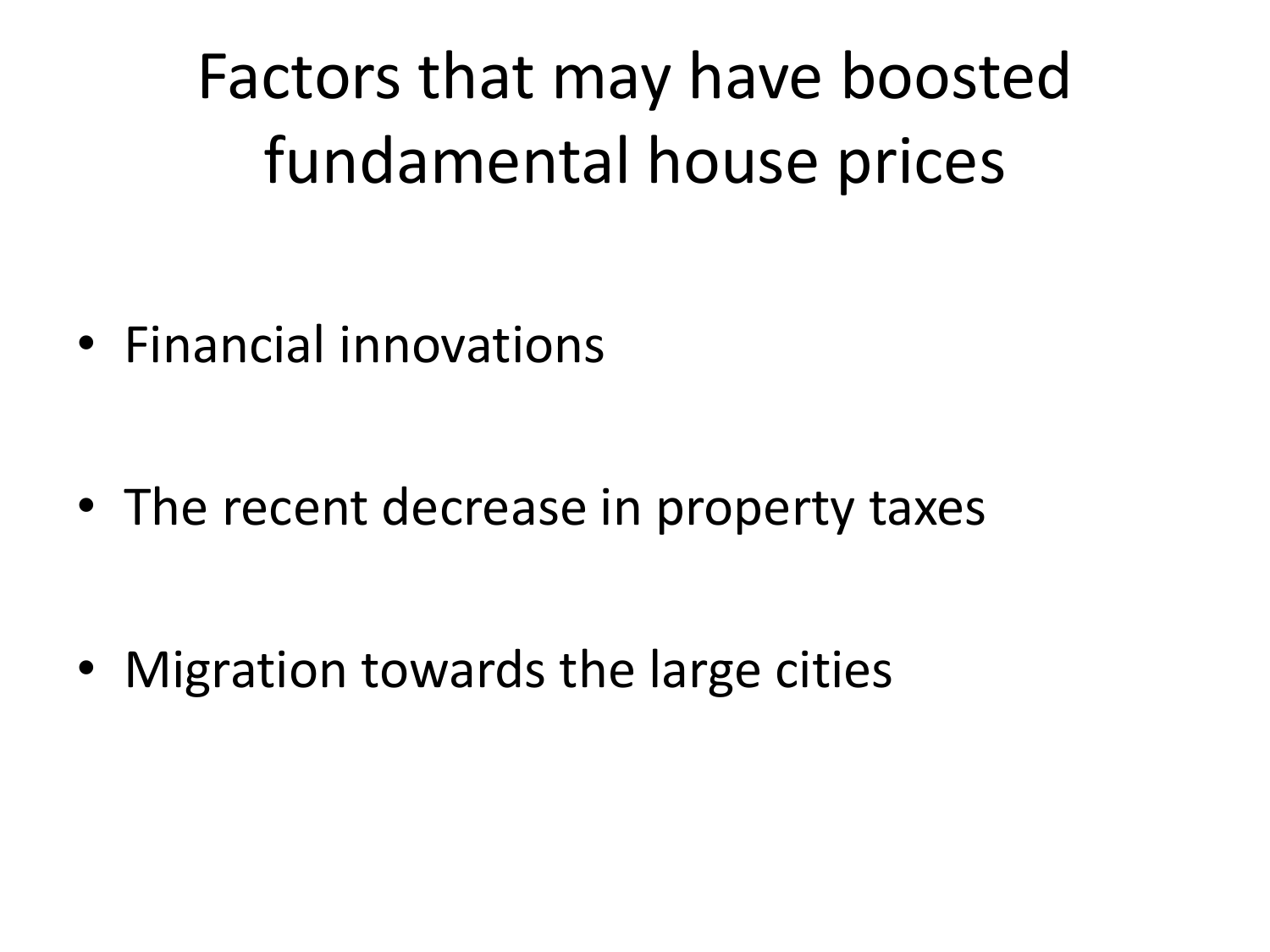#### The supply side of the housing market: Swedish housing investment is still relatively low

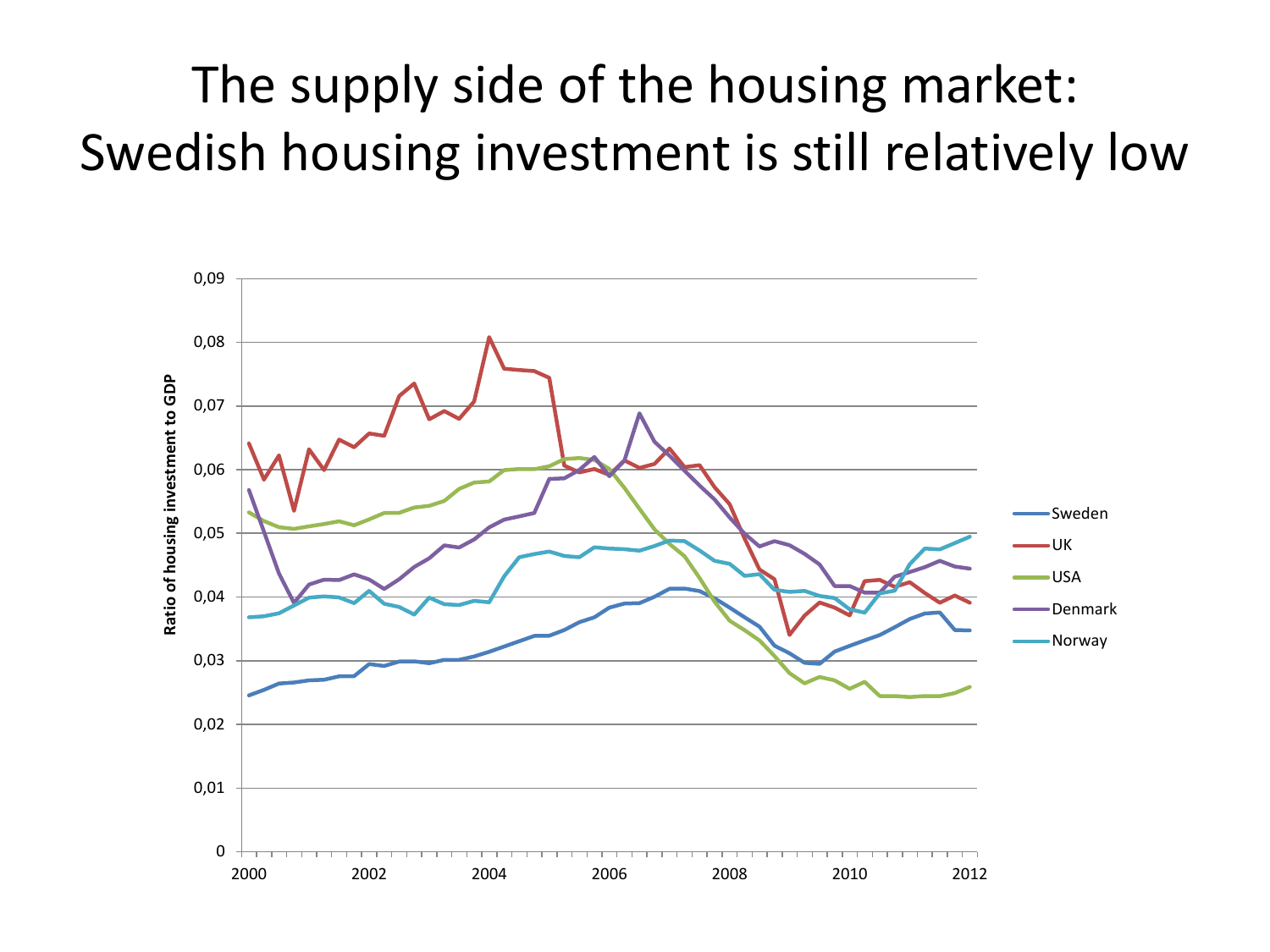# But Swedish construction activity has in fact responded to rising house prices

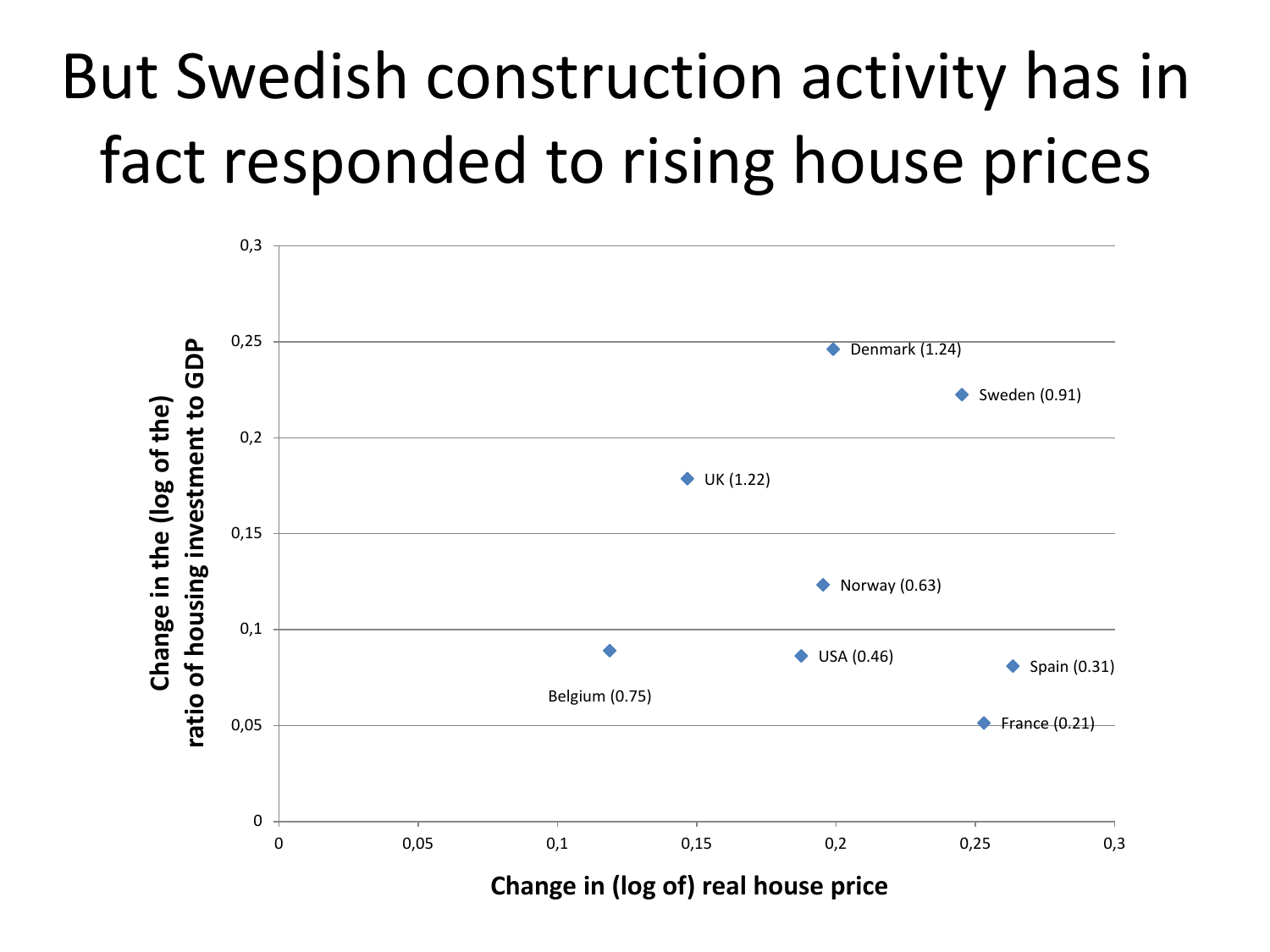# Conclusions on the supply side

• By international standards, the supply side of the Swedish housing market does not seem to be inflexible

• The relatively low ratio of housing investment to GDP may reduce the negative impact on the Swedish economy if house prices fall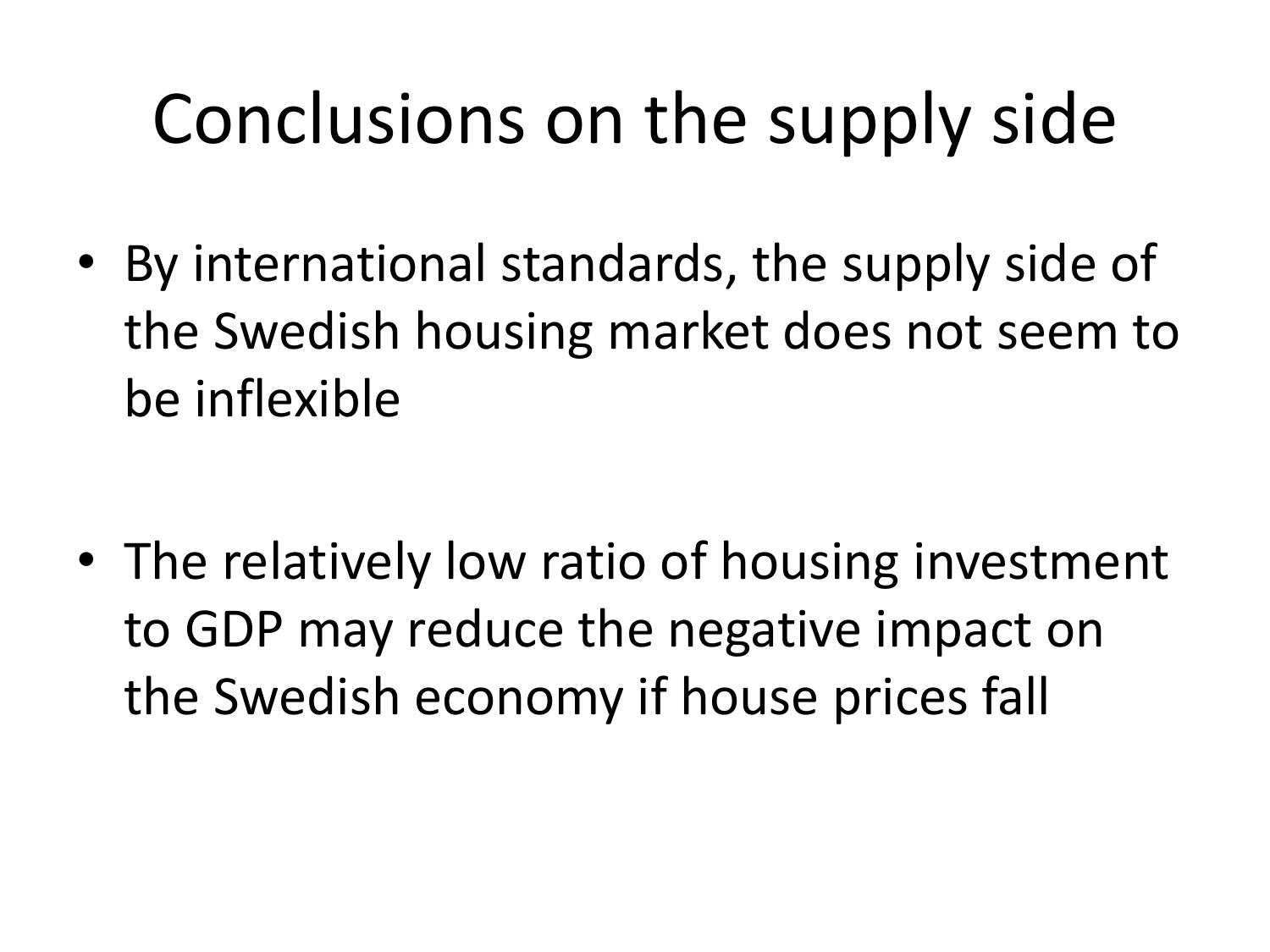# Summary of main points

- A secular increase in real house prices is possible if the income and price elasticities of housing demand are both equal to one
- The most recent econometric model of Swedish house prices implies an implausibly high income effect on house prices from a long run perspective
- Current Swedish house prices seem somewhat overvalued when judged against the level of rents, but now when judged against disposable incomes